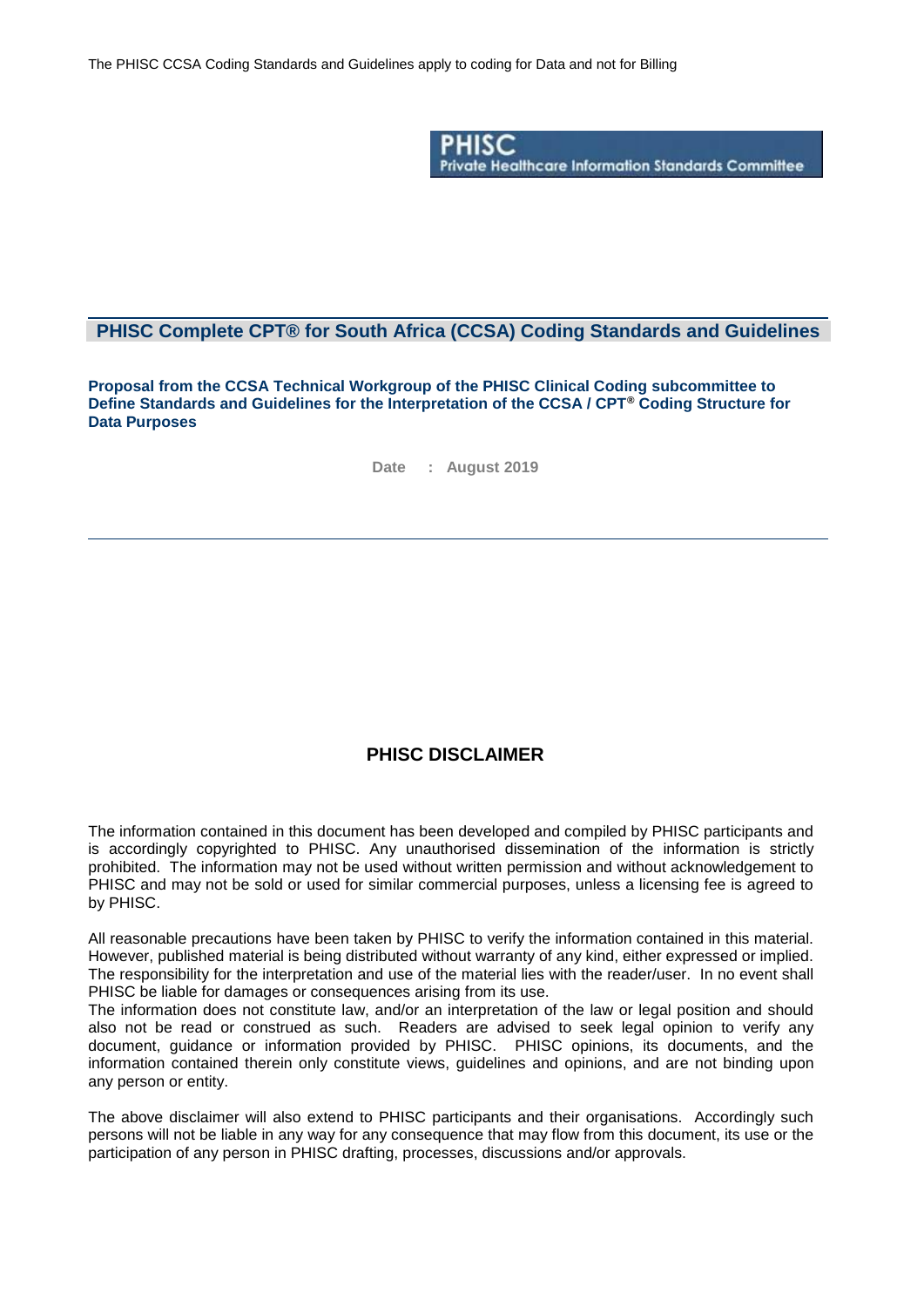# **Table of Contents**

| PHISC CCSA General Procedure Coding Standards and Guidelines (GPCS 00)  10                 |  |
|--------------------------------------------------------------------------------------------|--|
|                                                                                            |  |
|                                                                                            |  |
|                                                                                            |  |
|                                                                                            |  |
| GPCS 0005 Updating of the PHISC CCSA Coding Standards and Guidelines Document 13           |  |
|                                                                                            |  |
| GPCS 0008 CCSA Code to be assigned when a procedure approach is not described as "open" or |  |
|                                                                                            |  |
| GPCS 0009 Coding of a Laparoscopic procedure which converts to an Open procedure 15        |  |
|                                                                                            |  |
|                                                                                            |  |
|                                                                                            |  |
|                                                                                            |  |
|                                                                                            |  |
|                                                                                            |  |
|                                                                                            |  |
|                                                                                            |  |
|                                                                                            |  |
|                                                                                            |  |
|                                                                                            |  |
|                                                                                            |  |
|                                                                                            |  |
|                                                                                            |  |
|                                                                                            |  |
|                                                                                            |  |
|                                                                                            |  |
|                                                                                            |  |
|                                                                                            |  |
|                                                                                            |  |
|                                                                                            |  |
|                                                                                            |  |
|                                                                                            |  |
|                                                                                            |  |
|                                                                                            |  |
|                                                                                            |  |
|                                                                                            |  |
|                                                                                            |  |
|                                                                                            |  |
|                                                                                            |  |
|                                                                                            |  |
|                                                                                            |  |
|                                                                                            |  |

**PHISC CCSA Coding Standards and Guidelines, Version 8 as at August 2019 Compiled by the PHISC CCSA Technical Workgroup**

**Copyright in the Complete CPT® for South Africa (CCSA) and its contents, vest in the South African Medical**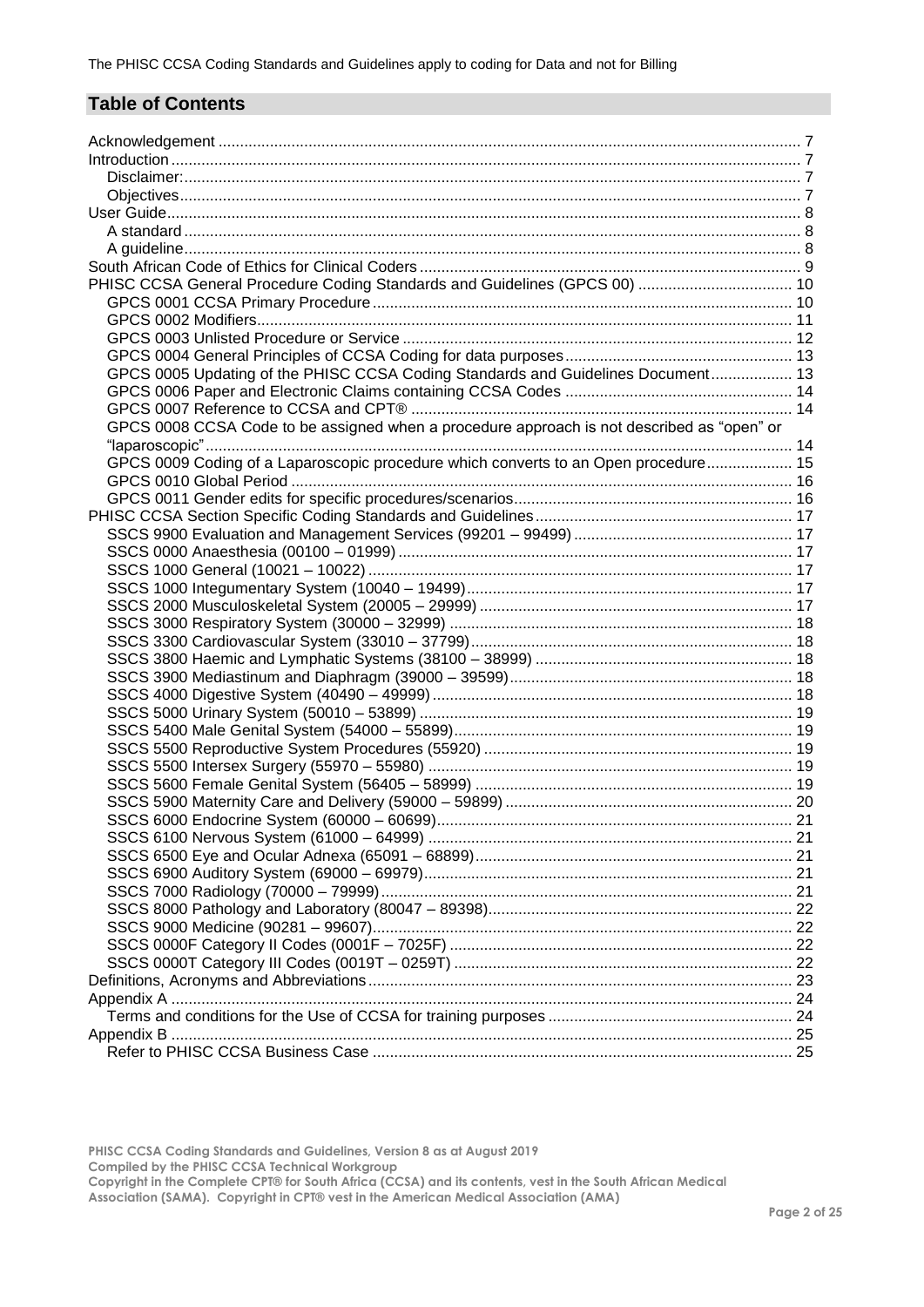# **Revision History**

| <b>Version</b>     | <b>Date</b> | <b>By Whom</b>       | <b>Changes</b>                                                                                  |
|--------------------|-------------|----------------------|-------------------------------------------------------------------------------------------------|
| Draft 1            | 2012/02/16  | <b>Crystal Wahid</b> | Document creation after meeting held on the<br>2012/01/25.                                      |
| version            |             |                      |                                                                                                 |
| 1.00               |             |                      |                                                                                                 |
| Draft <sub>2</sub> | 2012/02/28  | Crystal Wahid        | Changes to definition of procedure and primary<br>procedure. This is still under discussion.    |
| version            |             |                      | Addition of examples - pending                                                                  |
| 1.00               |             |                      | Addition of Appendix B.                                                                         |
| Draft <sub>3</sub> | 2012/02/28  | Luisa Whitelaw       | Note added on page 3 - CCSA training must<br>conform to the SAMA copyright review refer to      |
| version            |             |                      | Appendix A.                                                                                     |
| 1.00               |             |                      |                                                                                                 |
| Draft 3            | 2012/02/28  | Luisa Whitelaw       | Primary procedure - restructured reference                                                      |
| version            |             |                      | sentence - "Reference the SA ICD-10 Coding<br>Standards Document for definition of a primary    |
| 1.00               |             |                      | diagnosis".                                                                                     |
| Draft 3            | 2012/02/28  | Sithara Satiyadev    | The addition of "drug" to "specific ethical drug                                                |
| version            |             |                      | used" to the Unlisted Procedure or Service<br>standard.                                         |
| 1.00               |             |                      |                                                                                                 |
| Draft 3            | 2012/04/12  | <b>Crystal Wahid</b> | 1) Version "2009" removed from GPCS 0002                                                        |
| version            |             |                      | Modifiers "POS (Place of Service) codes in<br>AMA CPT® 2009 book".                              |
| 1.00               |             |                      |                                                                                                 |
|                    |             |                      | 2) GPCS 0002 Unlisted Procedure or Service<br>corrected to reflect GPCS 0003.                   |
|                    |             |                      |                                                                                                 |
|                    |             |                      | 3) The following has been added:<br>1. GPCS 0004 General Principles of CCSA                     |
|                    |             |                      | Coding for data purposes                                                                        |
|                    |             |                      | 2. Section Specific Coding Standards and<br>Guidelines                                          |
|                    |             |                      | <b>SSCS XXXX Evaluation and</b><br>$\Omega$                                                     |
|                    |             |                      | Management Services<br>SSCS XXXX Anaesthesia                                                    |
|                    |             |                      | $\circ$<br><b>SSCS XXXX Integumentary System</b><br>$\circ$                                     |
| Draft 4            | 2012/04/18  |                      | <b>SSCS XXXX Musculoskeletal System</b><br>$\circ$                                              |
|                    |             | Penny Mekgwe         | Suggestion for the Numbering System - use the<br>numbering as per first code in that section to |
| version<br>1.00    |             |                      | the nearest zero so that there is a bit of logic to                                             |
|                    |             |                      | the numbering.                                                                                  |
| Draft 4            | 2012/04/18  | Sithara Satiyadev    | Edits to the documents and the addition of<br>SSCS 3000 Respiratory System and SSCS             |
| version            |             |                      | 6900 Auditory System.                                                                           |
| 1.00               |             |                      |                                                                                                 |
| Draft 4            | 2012/04/24  | Fundiswa Maqula      | Edits to the disclaimer added as per the<br>business case.                                      |
| version            |             |                      |                                                                                                 |
| 1.00               |             |                      |                                                                                                 |

**PHISC CCSA Coding Standards and Guidelines, Version 8 as at August 2019**

**Compiled by the PHISC CCSA Technical Workgroup**

**Copyright in the Complete CPT® for South Africa (CCSA) and its contents, vest in the South African Medical**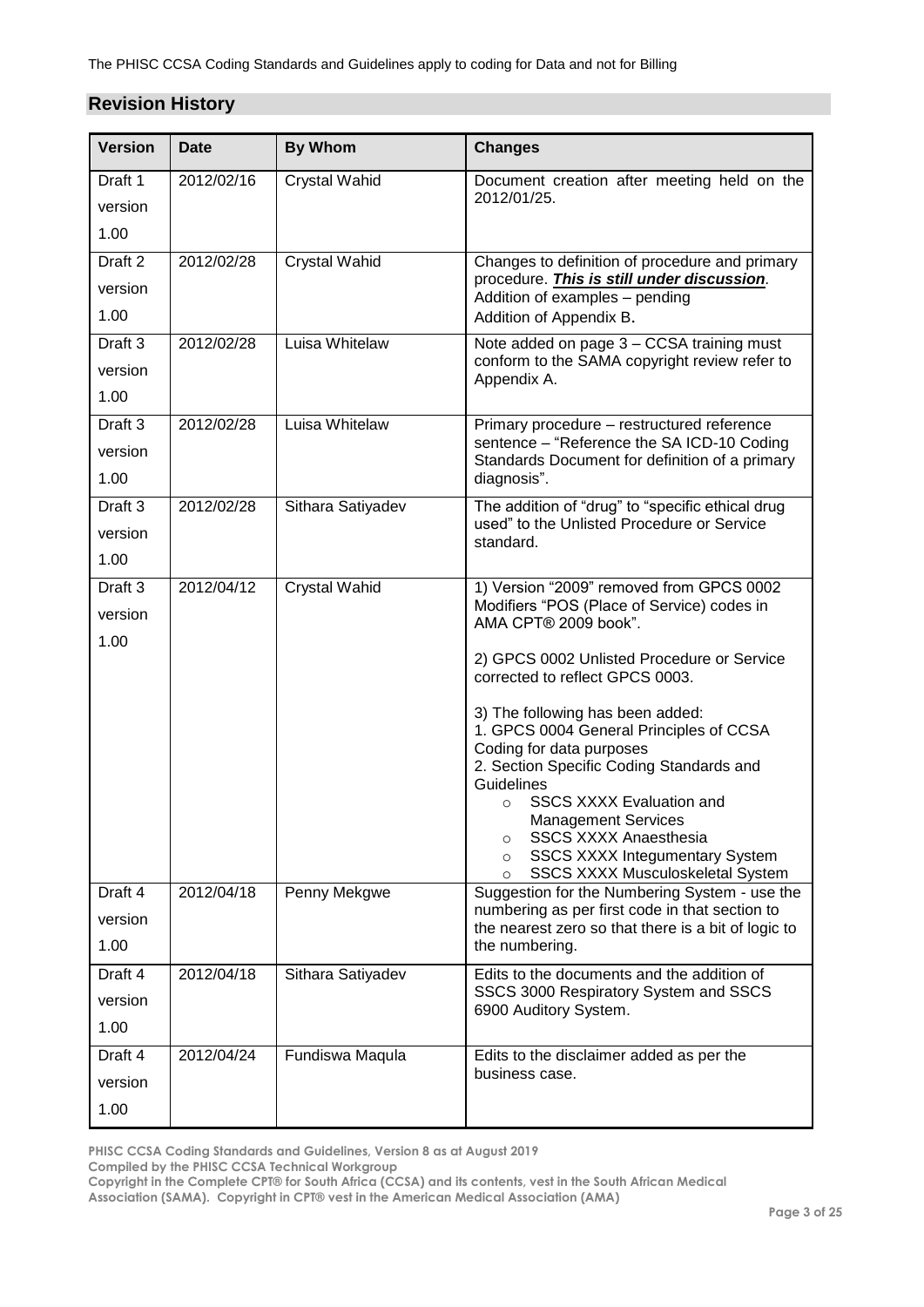| <b>Version</b>                        | <b>Date</b> | <b>By Whom</b>                                                 | <b>Changes</b>                                                                                                                                             |
|---------------------------------------|-------------|----------------------------------------------------------------|------------------------------------------------------------------------------------------------------------------------------------------------------------|
| Draft 4<br>version<br>1.00            | 2012/04/25  | Lynette Van Niekerk                                            | Addition of SSCS 5400 Male Genital System.                                                                                                                 |
| Draft 4<br>version<br>1.00            | 2012/04/28  | <b>Lynet Clarke</b>                                            | Addition of information on the documentation of<br>medical records.                                                                                        |
| Draft 4<br>version<br>1.00            | 2012/04/30  | Leonie Maritz                                                  | Addition of SSCS 3300 Cardiovascular System.                                                                                                               |
| Draft 4<br>version<br>1.00            | 2012/04/30  | Luisa Whitelaw                                                 | Addition of SSCS 6100 Nervous System.                                                                                                                      |
| Draft 4<br>version<br>1.00            | 2012/04/30  | Mari McLeod                                                    | Addition of SSCS 3800 Haemic and Lymphatic<br>Systems and SSCS 3900 Mediastinum and<br>Diaphragm.                                                          |
| Draft 4<br>version<br>1.00            | 2012/05/03  | <b>Sheryl Mulder</b>                                           | Correction to the definition of COIDA below<br>definitions, acronyms and abbreviations.                                                                    |
| Draft 4<br>version<br>1.00            | 2012/05/03  | <b>Crystal Wahid</b>                                           | Addition of SSCS 5600 Female Genital System<br>and SSCS 5600 Maternity Care and Delivery<br>Addition of an example to SSCS 2000<br>Musculoskeletal System. |
| Draft 4<br>version<br>1.00            | 2012/05/04  | Lelanie Agenbag                                                | Addition of SSCS 5000 Urinary System and<br>SSCS 5500 Intersex Surgery.                                                                                    |
| Draft 4<br>version<br>1.00            | 2012/05/04  | Elaine Sauls and Lynet<br>Clarke                               | Addition of SSCS 4000 Digestive System and<br>SSCS 6500 Eye and Ocular Adnexa.                                                                             |
| Draft 4<br>version<br>1.00            | 2012/05/04  | Faith Barter, Sheryl<br><b>Mulder and Silvia</b><br>Grobbelaar | Addition of SSCS 6000 Endocrine System and<br>addition to SSCS 5400 Male Genital System.                                                                   |
| Draft 4<br>version<br>1.00            | 2012/05/18  | <b>Crystal Wahid</b>                                           | Addition of feedback received from Maria van<br>der Walt, Mari McLeod, Lelanie Agenbag and<br>Sithara Satiyadev.                                           |
| Draft <sub>5</sub><br>version<br>1.00 | 2012/05/23  | <b>Crystal Wahid</b>                                           | Amendments as per feedback received from<br>Lyn Hanmer.                                                                                                    |

**PHISC CCSA Coding Standards and Guidelines, Version 8 as at August 2019**

**Compiled by the PHISC CCSA Technical Workgroup**

**Copyright in the Complete CPT® for South Africa (CCSA) and its contents, vest in the South African Medical**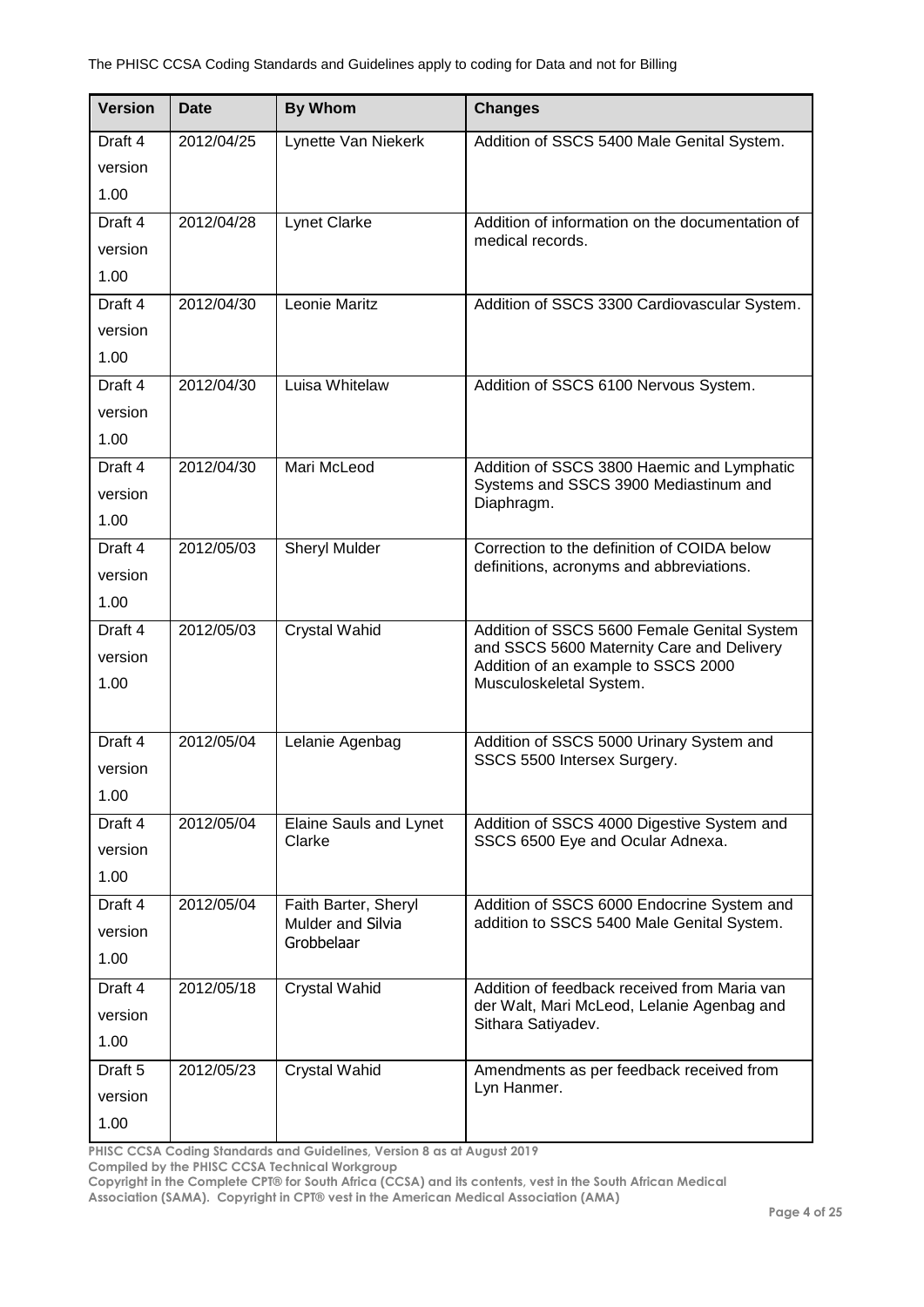| <b>Version</b>                        | <b>Date</b> | <b>By Whom</b>       | <b>Changes</b>                                                                                                                             |
|---------------------------------------|-------------|----------------------|--------------------------------------------------------------------------------------------------------------------------------------------|
| Draft 5<br>version<br>1.00            | 2012/05/23  | <b>Crystal Wahid</b> | Updates and corrections as per the CCSA<br>Technical Workgroup meeting held on the<br>23/05/2012.                                          |
| Draft <sub>6</sub><br>version<br>1.00 | 2012/06/28  | <b>Crystal Wahid</b> | Updates and corrections as per the CCSA<br>Technical Workgroup meeting held on the<br>28/06/2012.                                          |
| Draft 7<br>version<br>1.00            | 2012/07/25  | <b>Crystal Wahid</b> | Updates and corrections as per the CCSA<br>Technical Workgroup meeting held on the<br>25/07/2012.                                          |
| Draft 8<br>version<br>1.00            | 2012/09/05  | <b>Crystal Wahid</b> | Addition of feedback received from Luisa<br>Whitelaw, Faith Barter, Melanie Smith, Heloise<br>Theron, Marianne Prinsloo and Crystal Wahid. |
| Draft 9<br>version<br>1.00            | 2012/09/12  | <b>Crystal Wahid</b> | Updates and corrections as per the CCSA<br>Technical Workgroup meeting held on the<br>12/09/2012.                                          |
| Draft 9<br>version<br>1.00            | 2012/10/12  | <b>Crystal Wahid</b> | Amendments as per feedback received.                                                                                                       |
| Draft 9<br>version<br>1.00            | 2012/11/19  | Penny Mekgwe         | "Use" removed from point 4 on page 11                                                                                                      |
| Draft 1<br>version<br>2.00            | 2013/09/16  | <b>Crystal Wahid</b> | Updated "Code of Ethics for Clinical Coders"<br>and additions made as per the "Items for<br>Discussion" document.                          |
| Draft 1<br>version<br>3.00            | 2014/05/09  | <b>Crystal Wahid</b> | Updated as per the "Items for Discussion"<br>document.                                                                                     |
| Draft 1<br>version<br>4.00            | 2015/06/01  | <b>Crystal Wahid</b> | Updated as per the "Items for Discussion"<br>document.                                                                                     |
| Version<br>5                          | 2016/01/01  | <b>Crystal Wahid</b> | Updated as per the "Items for Discussion"<br>document dated July 2016                                                                      |
| Version<br>6                          | 2017/06/01  | Crystal Wahid        | Updated as per the "Items for Discussion"<br>document dated June 2017                                                                      |
| Version<br>$\overline{7}$             | 2017/12/01  | Crystal Wahid        | Updated as per the "Items for Discussion"<br>document dated November 2017                                                                  |

**PHISC CCSA Coding Standards and Guidelines, Version 8 as at August 2019**

**Compiled by the PHISC CCSA Technical Workgroup**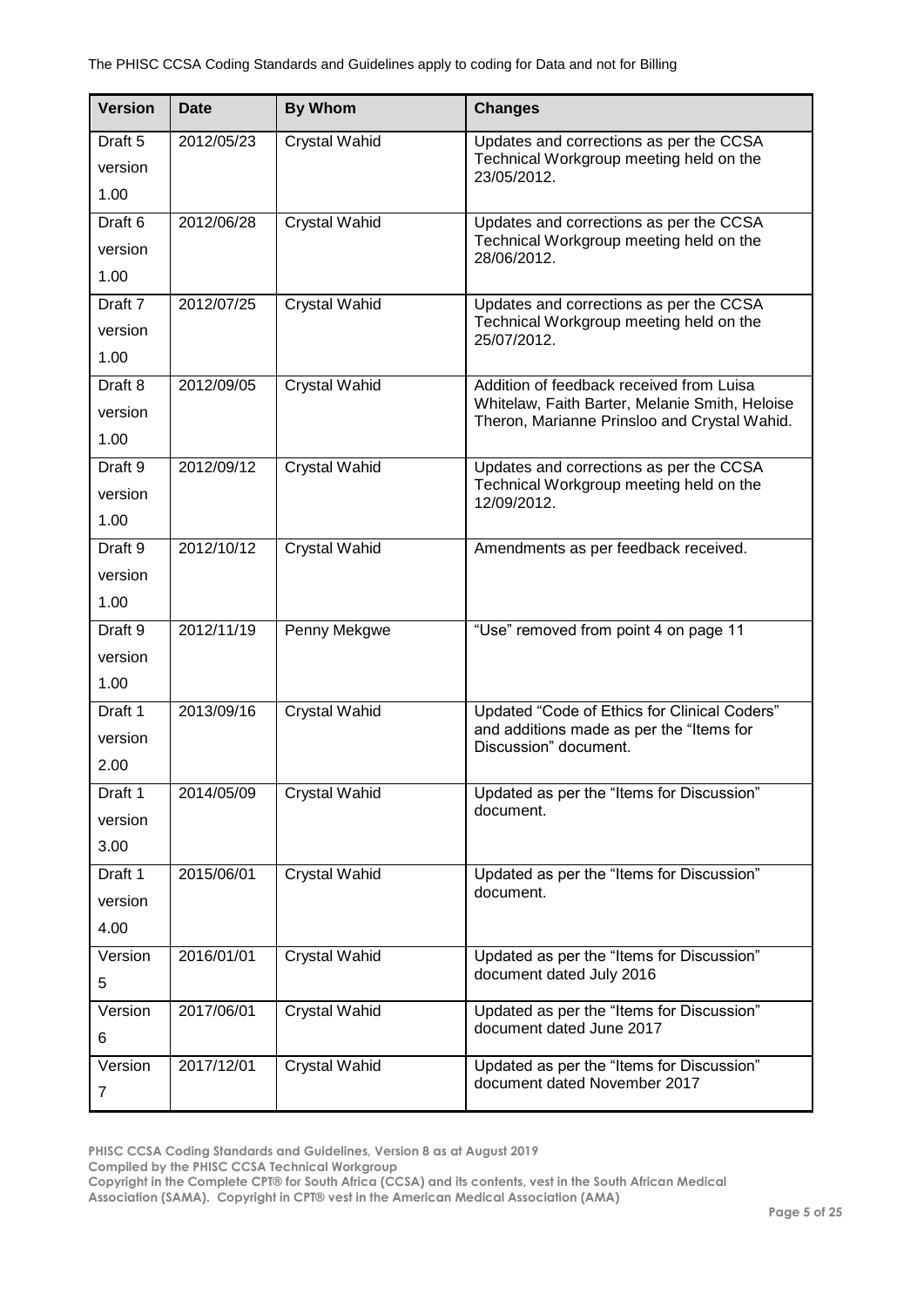| <b>Version</b> | Date       | <b>By Whom</b>       | <b>Changes</b>                                                            |
|----------------|------------|----------------------|---------------------------------------------------------------------------|
| Version        | 2019/03/28 | <b>Crystal Wahid</b> | Updated as per the "Items for Discussion"<br>document dated February 2019 |
| Version<br>8   | 2019/07/26 | Crystal Wahid        | Updated as per the "Items for Discussion"<br>document dated July 2019     |
|                |            |                      |                                                                           |
|                |            |                      |                                                                           |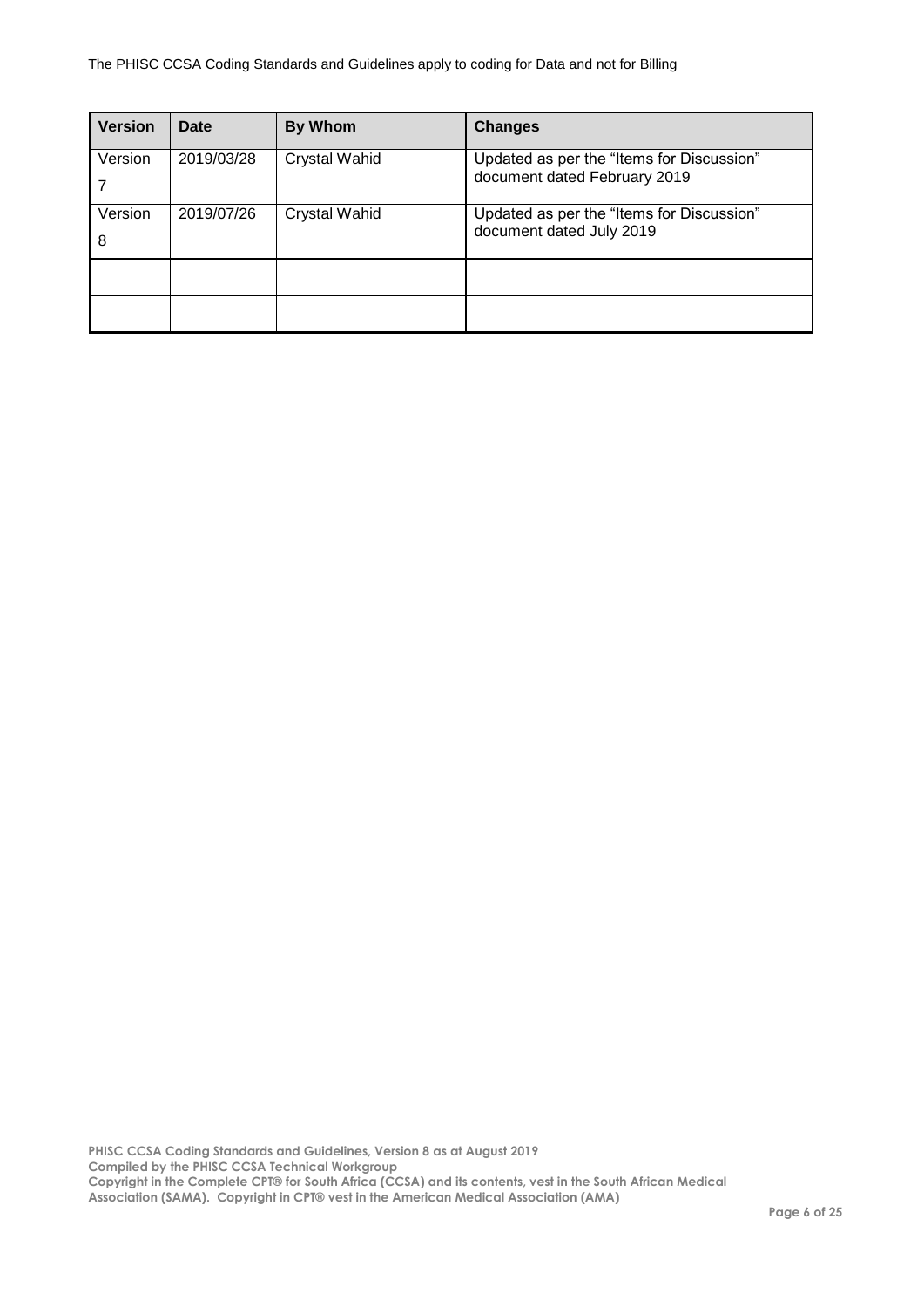#### <span id="page-6-0"></span>**Acknowledgement**

The PHISC Complete CPT® for South Africa (CCSA) Coding Standards have been agreed and compiled by the PHISC CCSA Technical Workgroup. Acknowledgment and thanks to the members for their contribution and efforts in making this document possible.

#### <span id="page-6-1"></span>**Introduction**

This document has been compiled with the aim of documenting all coding standards and guidelines for the use of CCSA for data purposes as agreed on by the PHISC CCSA Technical Workgroup.

### **Coding Standards are**:

- 1. Developed to assist the clinical coder.
- 2. Developed to keep a record of and track coding standards and guidelines as agreed on by PHISC.
- 3. To be used concurrently with the CCSA coding rules and training material.

#### <span id="page-6-2"></span>**Disclaimer:**

The CCSA Coding Standards and Guidelines apply to coding for Data purposes. These Coding Standards and Guidelines do not cater for billing.

**PHISC is not recommending the use of CCSA as a national procedural coding standard and therefore this document and the Workgroup will not address, discuss or make any recommendations towards the national procedural coding schema.**

Note: Any persons/trainers facilitating CCSA training must conform to the copyright review requirements of the South African Medical Association (SAMA); see Appendix A for details.

#### <span id="page-6-3"></span>**Objectives**

The following matrix describes the main objectives of the PHISC CCSA Technical Workgroup:

| O1.              | Align the interpretation and usage of CCSA as the procedural coding schema for data purposes<br>with the training requirements defined by the Coding Qualification. |                                                                                                                                      |  |  |
|------------------|---------------------------------------------------------------------------------------------------------------------------------------------------------------------|--------------------------------------------------------------------------------------------------------------------------------------|--|--|
|                  |                                                                                                                                                                     |                                                                                                                                      |  |  |
| O <sub>2</sub> . | Formulate interpretation guidelines and standards for CCSA coding to be used in the SA                                                                              |                                                                                                                                      |  |  |
|                  | healthcare sector solely for data purposes. (Applicable to the relevant software used by medical                                                                    |                                                                                                                                      |  |  |
|                  | schemes /                                                                                                                                                           |                                                                                                                                      |  |  |
|                  | scheme administrators and health establishments e.g. hospitals,)                                                                                                    |                                                                                                                                      |  |  |
|                  | O2.1                                                                                                                                                                | The defined interpretation guidelines and standards will be published as a document<br>on the PHISC web site (www.phisc.org.za).     |  |  |
|                  | O <sub>2.2</sub>                                                                                                                                                    | No standards, guidelines and / or recommendations will be defined for the usage of<br>CCSA as the national procedural coding schema. |  |  |
|                  | O <sub>2.3</sub>                                                                                                                                                    | No standards, guidelines and / or recommendations will be defined for the usage of<br>any procedural coding schemas other than CCSA. |  |  |
|                  |                                                                                                                                                                     |                                                                                                                                      |  |  |
| O3.              |                                                                                                                                                                     | Develop related messaging content standards (data dictionary) for data purposes.                                                     |  |  |
|                  | The message content standard for CCSA could be used to support the development of                                                                                   |                                                                                                                                      |  |  |
|                  | electronic messages such as claim authorisation requests and hospital claims and could                                                                              |                                                                                                                                      |  |  |
|                  | include, but is not limited to, the specification of data element separator standards, and the                                                                      |                                                                                                                                      |  |  |
|                  | inclusion or exclusion of procedural code descriptions.                                                                                                             |                                                                                                                                      |  |  |
|                  |                                                                                                                                                                     |                                                                                                                                      |  |  |
| O4.              |                                                                                                                                                                     | Align all interpretation guidelines and standards for CCSA usage as closely as possible to the<br>existing AMA and CCSA rules.       |  |  |

**PHISC CCSA Coding Standards and Guidelines, Version 8 as at August 2019**

**Compiled by the PHISC CCSA Technical Workgroup**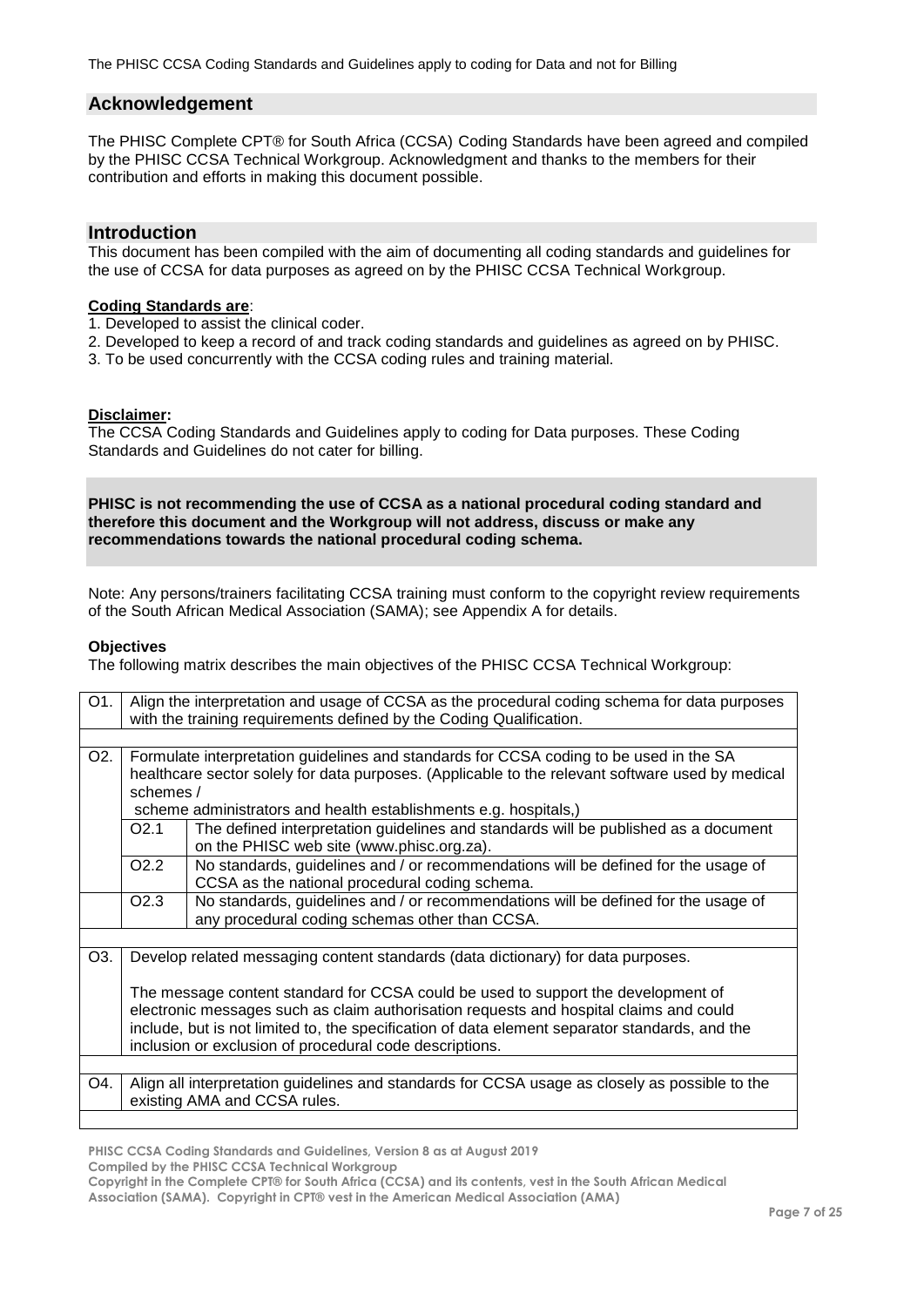## <span id="page-7-0"></span>**User Guide**

#### <span id="page-7-1"></span>**A standard**

- a specification by which something may be tested or measured (specification details describing something to be done)
- the required level of quality

#### <span id="page-7-2"></span>**A guideline**

a statement of principle giving general guidance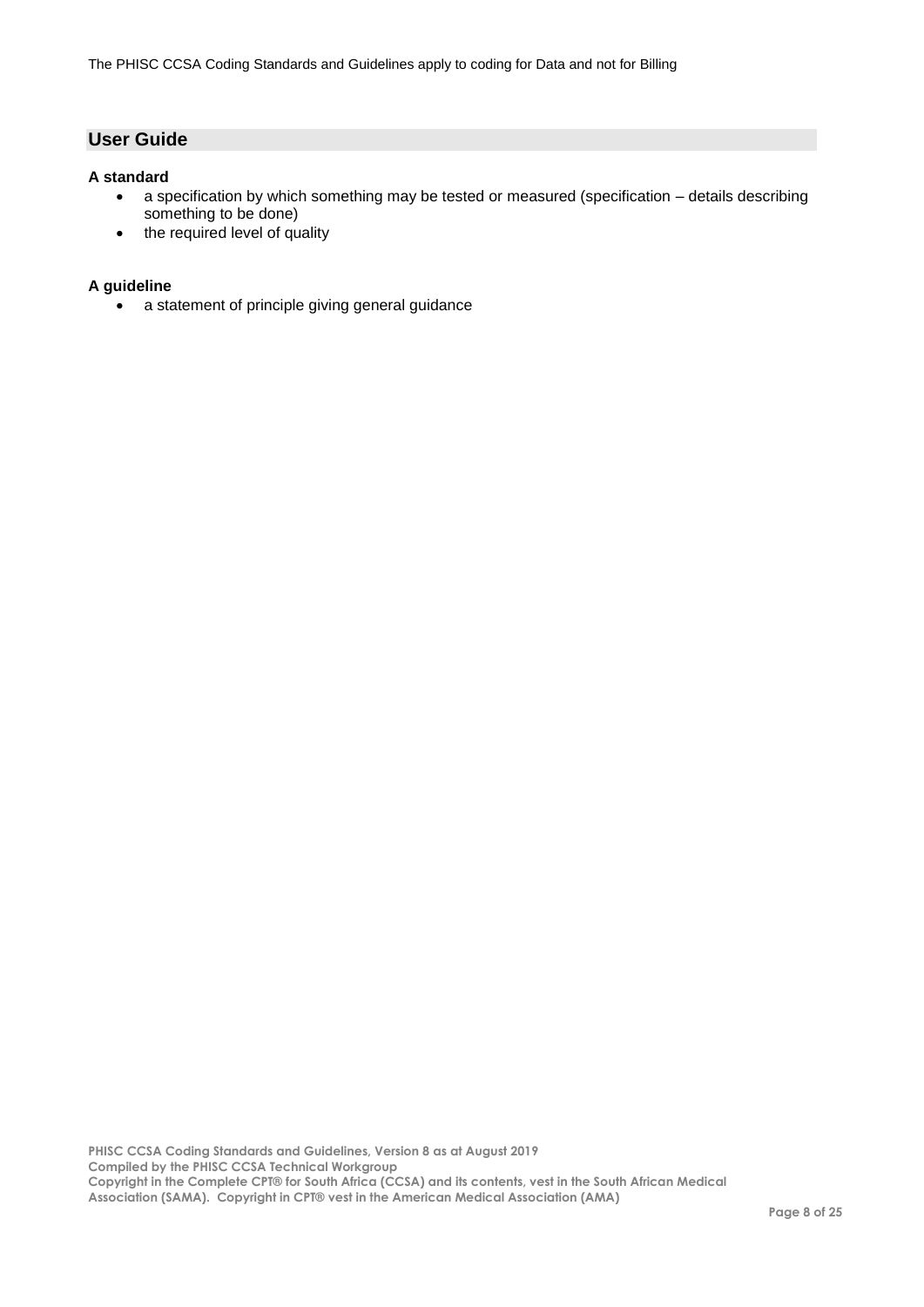### <span id="page-8-0"></span>**South African Code of Ethics for Clinical Coders**

#### **Application of this Code**

This Code applies to all persons doing clinical coding, irrespective of their background, experience, training or sector of work.

#### **Coder's Ethical Principles**

- 1) Clinical Coders shall be dedicated to providing the highest standard of clinical coding and billing services to their employers, clients and patients.
- 2) Clinical coders shall perform their work with honesty, attentiveness, responsibility and not exploit professional or other relationships with employers, employees, clients and patients for personal or undue commercial gain.
- 3) Clinical coders shall refuse to participate in or conceal any illegal, unlawful or unethical processes or procedures relating to coding or any aspect thereof.
- 4) Clinical coders shall participate in ongoing education to ensure that skills and knowledge meet the appropriate level of competence.
- 5) Clinical coders shall observe policies and legal requirements regarding patient consent, confidentiality and processing of patient-related clinical information and all personal information.
- 6) Clinical coders shall apply the South Africa Coding Standards and other official reporting requirements for the purposes of Clinical Coding, within what is lawful and ethical.
- 7) Clinical Coders should only assign and report codes that are clearly and consistently supported by practitioner documentation in the healthcare record.
- 8) Clinical coders shall ensure that clinical record content justifies selection of diagnosis, procedures and treatment, consulting clinicians as appropriate.
- 9) Clinical coders shall participate in quality improvement activities to ensure that the quality of coding supports the use of data for research, planning, evaluation and reimbursement, in the spirit of mutual respect for colleagues.
- 10) Clinical coders must strive to maintain and enhance the dignity, status competence and standards of coding for professional services.
- 11) Clinical coders shall resolve conflicts and interpretational issues in a manner that is transparent, professional and constructive, and seek guidance from professional bodies when in doubt.
- 12) Clinical coders shall raise matters of unprofessional coding, or coding in contravention of this code with the appropriate authorities, and not victimize any coder who exercises this right.

#### **References:**

Code of Ethics for Clinical Coders (Australia), the National Centre for Classification in Health (NCCH) Coders Code of Conduct, United Kingdom (UK) Code of Ethical Standards, American Academy of Professional Coders (AAPC)

**PHISC CCSA Coding Standards and Guidelines, Version 8 as at August 2019 Compiled by the PHISC CCSA Technical Workgroup Copyright in the Complete CPT® for South Africa (CCSA) and its contents, vest in the South African Medical**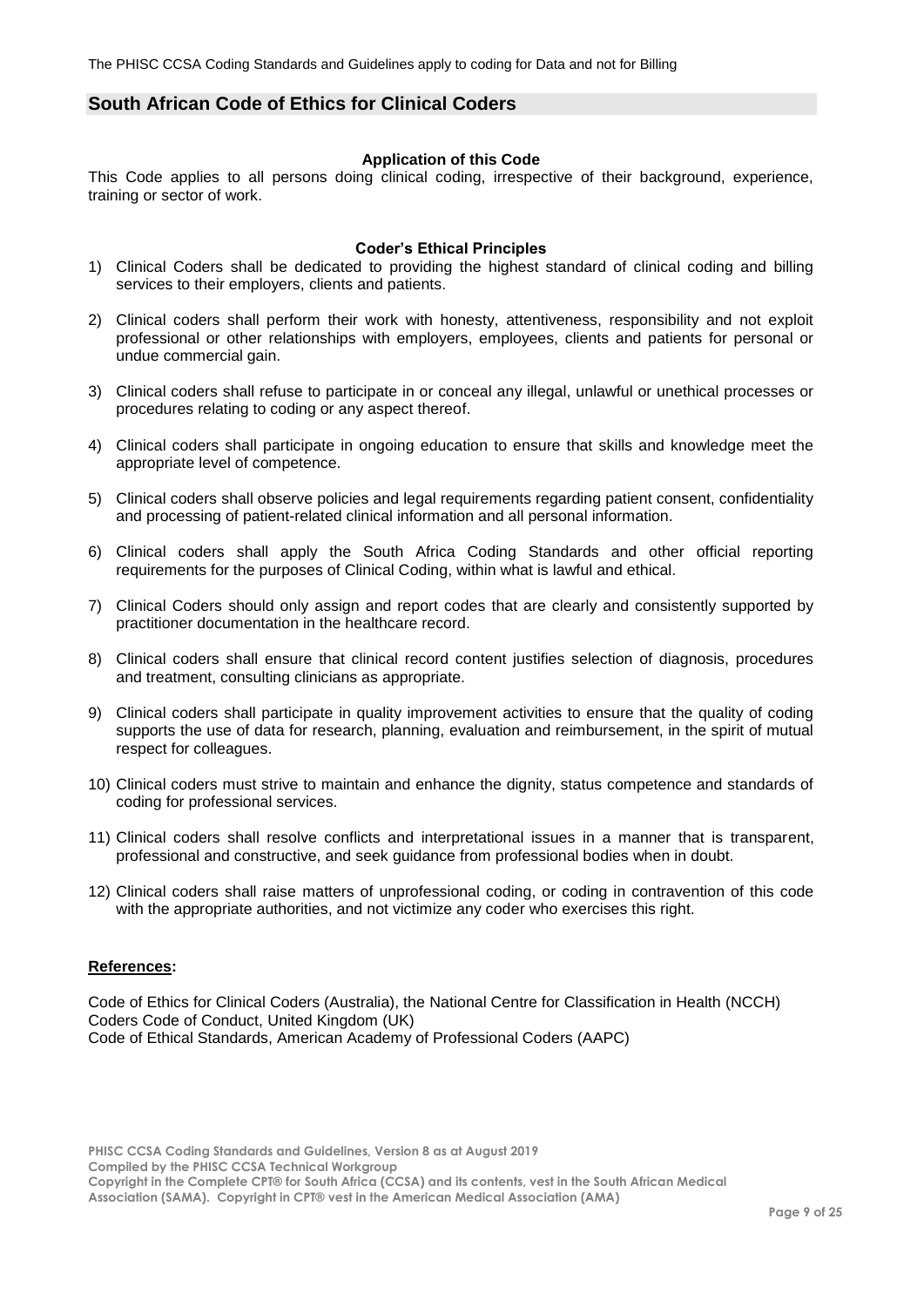## <span id="page-9-0"></span>**PHISC CCSA General Procedure Coding Standards and Guidelines (GPCS 00)**

## <span id="page-9-1"></span>**GPCS** 0001 **CCSA Primary Procedure<sup>1</sup>**

#### **Definition of a Procedure**

A procedure is defined as any clinical healthcare intervention.

#### **The primary procedure is defined as follows:**

1. The main healthcare intervention primarily responsible for the patient's need for treatment or investigation at the end of the episode of healthcare.

2. The primary procedure is usually, but not necessarily, related to the primary diagnosis. (Reference the SA ICD-10 Morbidity Coding Standards and Guidelines document for the definition of a primary diagnosis.)

3. If there are multiple procedures, the most complex procedure is usually chosen as the primary procedure.

4. If there appear to be two main procedures, then

- the one most related to the primary diagnosis should be selected as the primary procedure
- default to the first procedure listed or the one that is most resource intense if both are related to the primary diagnosis
- default to the first procedure listed or the one that is most resource intense if neither are related to the primary diagnosis

5. CCSA codes are used for data purposes and within contractual agreements between Funders and Providers of Healthcare for reimbursement. Relative Value Units (RVU's) can be used to determine the primary procedure within contractual agreements between Funders and Providers of Healthcare. Outside of contractual agreements, refer back to the primary procedure definition (GPCS 0001 Primary Procedure).

 $\overline{a}$ 

<sup>1</sup> There can only be **one** Primary Procedure at the end of the episode of healthcare, primarily responsible for the patient's need for treatment or investigation.

**PHISC CCSA Coding Standards and Guidelines, Version 8 as at August 2019 Compiled by the PHISC CCSA Technical Workgroup**

**Copyright in the Complete CPT® for South Africa (CCSA) and its contents, vest in the South African Medical** 

**Association (SAMA). Copyright in CPT® vest in the American Medical Association (AMA)**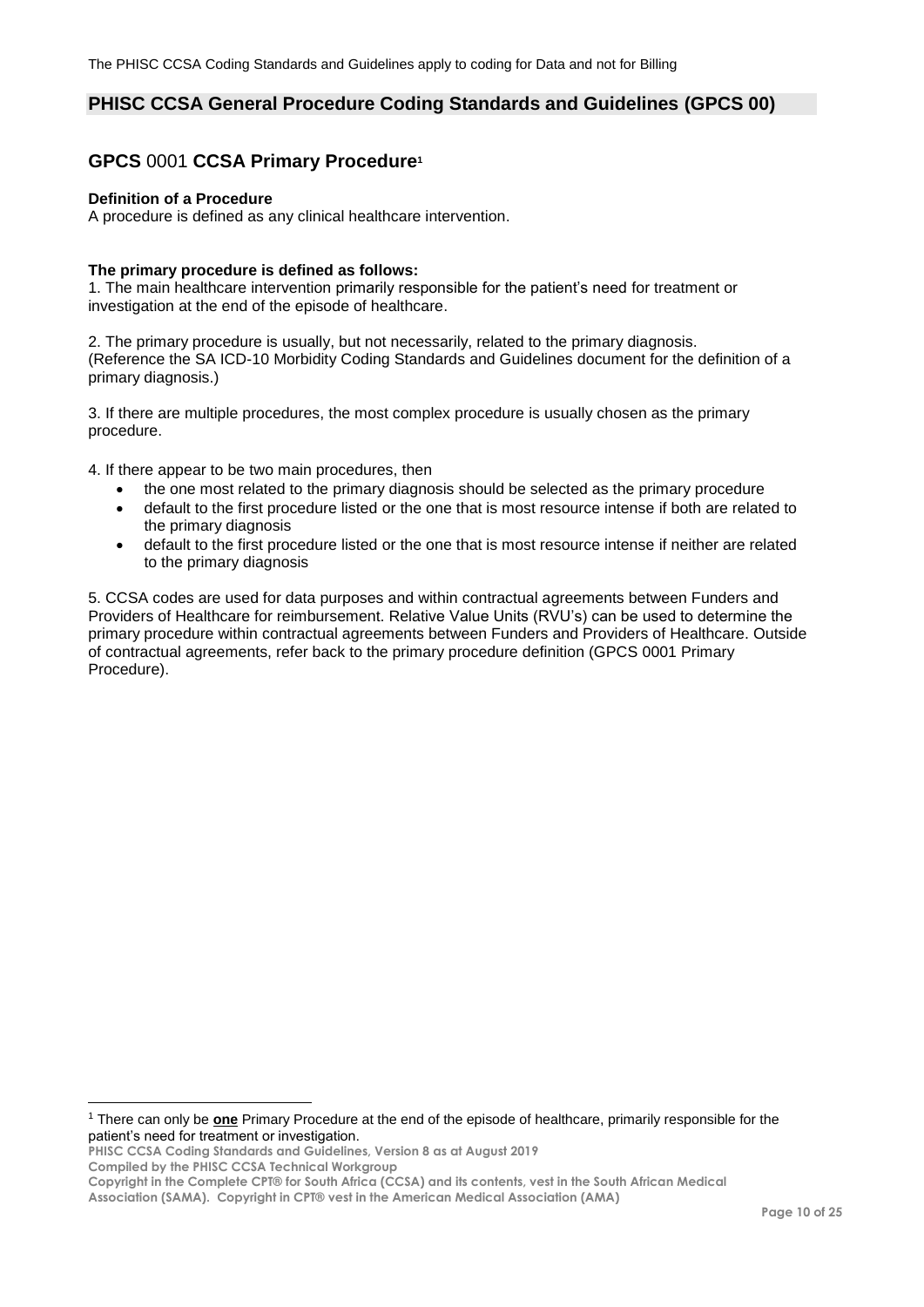# <span id="page-10-0"></span>**GPCS** 0002 **Modifiers**

- CCSA modifiers can be presented and stored as a five-digit code (099xx) or as a suffix to the procedural code (xxxxx-xx) The agreed standard is to use the five-digit code (099xx).
- Modifiers are used for information purposes in the data environment unless within a contractual arrangement.
- Sequencing of modifiers A modifier should always follow the code that it is modifying. There is no specific sequencing for more than one modifier per procedure.

Example: Bilateral total hip replacement PPX: 27130 Arthroplasty, acetabular and proximal femoral prosthetic replacement (total hip arthroplasty), with or without autograft or allograft SPX: 09950 Bilateral Procedure

- The following modifiers will not be used: Modifier 99 (if multiple modifiers are applicable to one procedure code, then they should be listed individually) Physical status modifiers (applies mainly to anaesthetic billing) Discipline code indicators POS (Place of Service) codes in AMA CPT® book
- Level 1 modifiers to be assigned as agreed. Reference to be made to the latest CCSA modifier spreadsheet.

### **Bilateral modifier**

 $\overline{a}$ 

This modifier is used to report bilateral procedures that are performed at the same operative session. The use of this modifier is applicable only to services or procedures performed on identical anatomic sites, aspects or organs<sup>2</sup>.

### **Discontinued procedure or surgery not performed**

Ensure that the ICD-10 diagnosis code(s) assigned as per DSN 2136 Surgery not performed align with the CCSA code(s) and modifier(s) assigned.

<sup>2</sup> American Medical Association, Principles of CPT® Coding,  $6<sup>th</sup>$  Edition, 2010

**PHISC CCSA Coding Standards and Guidelines, Version 8 as at August 2019 Compiled by the PHISC CCSA Technical Workgroup**

**Copyright in the Complete CPT® for South Africa (CCSA) and its contents, vest in the South African Medical**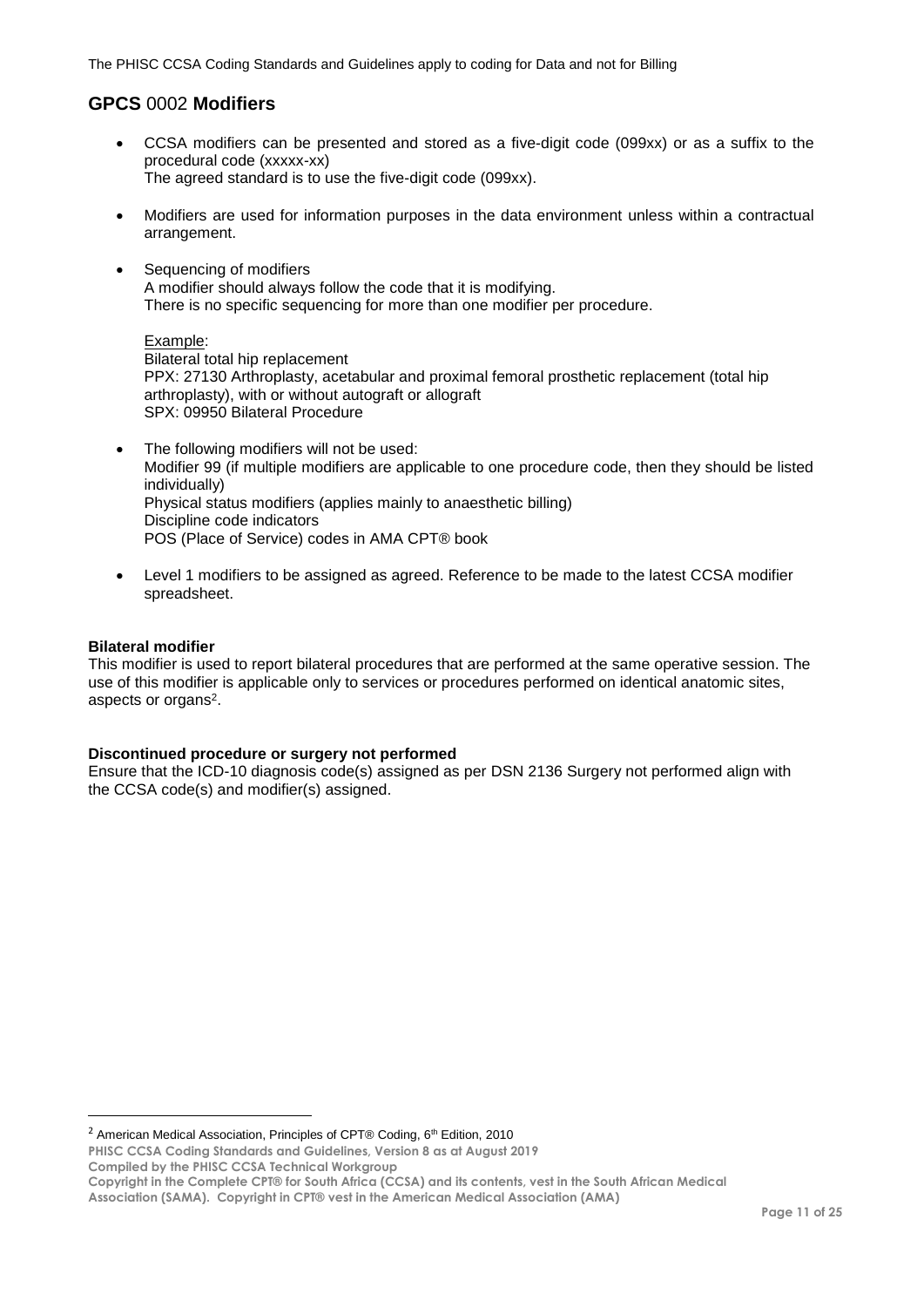# <span id="page-11-0"></span>**GPCS** 0003 **Unlisted Procedure or Service**

It is recognised that there may be services or procedures performed by medical doctors or other qualified health care professionals that are not found in CPT®. A number of specific code numbers have therefore been designated for reporting unlisted procedures. *Official acceptance by the relevant speciality group of such "new" procedures is required before the appropriate code for an unlisted procedure can be used. When an unlisted procedure number is used, the service or procedure should be described. Each of these unlisted procedural code numbers (with the appropriate accompanying topical entry) relates to a*  specific section of the book and is presented in the Guidelines of that section.<sup>3</sup>

Codes have been designated to report services or procedures that are not found in the CPT® book. These codes usually end in the number 99. When an unlisted procedure code is used, a manual review by the payer is necessary.

Documentation, such as operative notes and a cover letter, should be submitted with the claim.<sup>4</sup>

- **When an unlisted code is assigned, the description of the healthcare intervention must be supplied to the healthcare funder.**
- **When there are two possible unlisted codes for one procedure, where one indicates the approach and the other indicates the anatomical site, then the approach should take precedence.**

The ICD-10 diagnosis code will reflect the specific site.

- **Assign the bilateral modifier for bilateral unlisted procedures that are performed at the same operative session**
- **The ICD-10 code assigned should be considered as this will give an indication of the anatomical site.**
- **The NAPPI code should also be considered as this will give an indication of the specific ethical drug used.**

Example 1:

 $\overline{a}$ 

Laparoscopic resection of Meckel's diverticulum

Use **44238 Unlisted laparoscopy procedure, intestine (except rectum)** instead of **44899 Unlisted procedure, Meckel's diverticulum and the mesentery**.

Example 2: Bilateral laparoscopic ureterolysis

PPX: 50949 Unlisted laparoscopy procedure, ureter SPX: 09950 Bilateral Procedure

<sup>4</sup> 2012 Coders' Desk Reference for Procedures

**Copyright in the Complete CPT® for South Africa (CCSA) and its contents, vest in the South African Medical** 

<sup>3</sup> Complete CPT® for South Africa (CCSA) 2018 Edition, Volume I

**PHISC CCSA Coding Standards and Guidelines, Version 8 as at August 2019 Compiled by the PHISC CCSA Technical Workgroup**

**Association (SAMA). Copyright in CPT® vest in the American Medical Association (AMA)**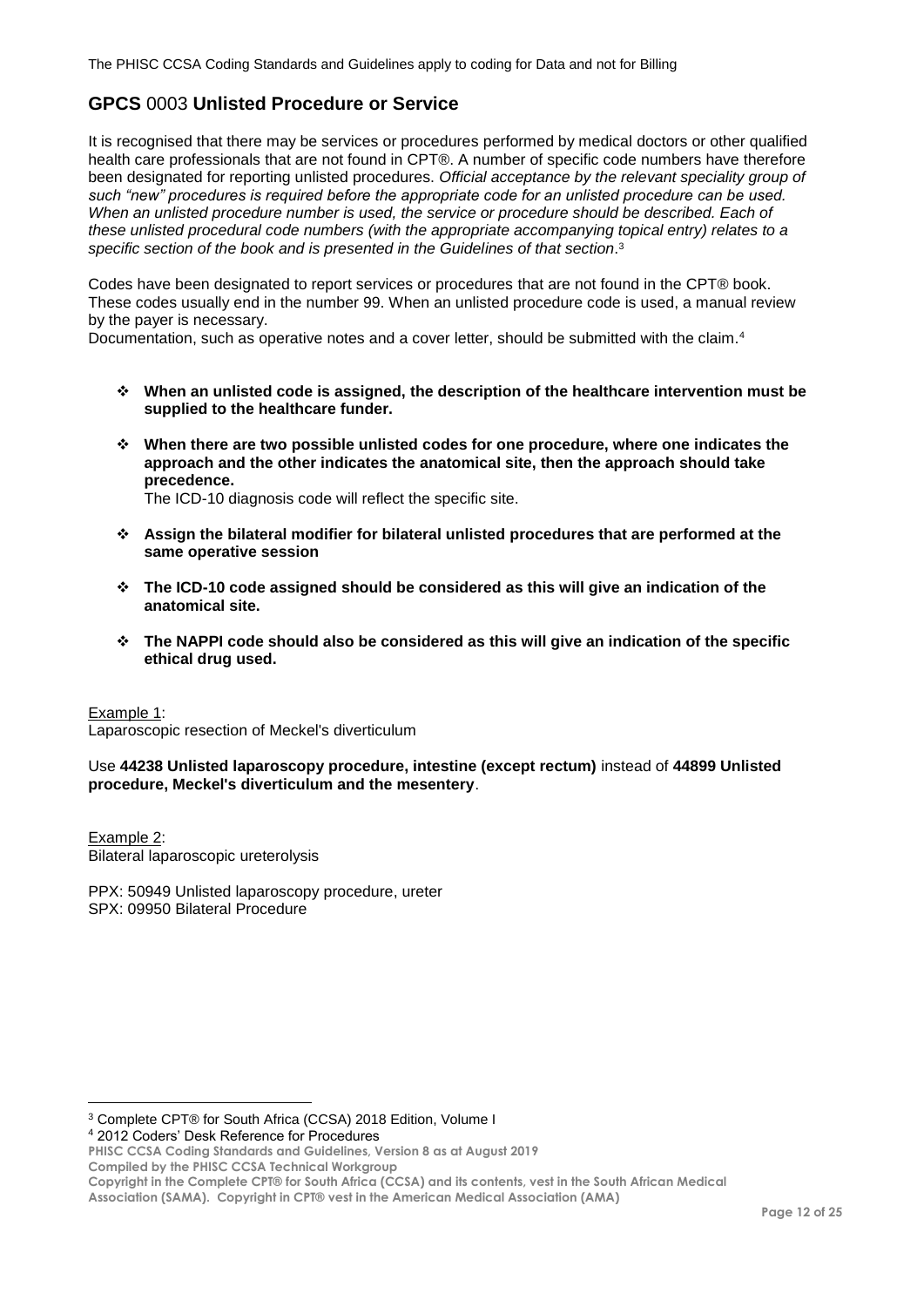# <span id="page-12-0"></span>**GPCS** 0004 **General Principles of CCSA Coding for data purposes**

- 1. Refer to existing guidelines within the CCSA book (Volume 1)
	- o Unbundling of Codes
	- o Add-on Codes
	- o Separate Procedure
	- o Surgical Destruction
	- o Special Report
- 2. Obtain detailed information from the medical record in order to assign an accurate code.
- $\clubsuit$  Documentation in medical records is the basis for communication between health professionals. It informs of the care provided, the treatment and care planned and the outcome of that care as a continuous and contemporaneous record. Documentation enables health professionals and other care providers to use accurate, consistent data and care goals to facilitate continuity of care. Clear, complete, accurate and factual documentation provides a reliable permanent record of patient care and is an accurate record of that history of the patient's health care.<sup>5</sup>
- 3. The term Physician will be replaced by Medical Doctor.
- 4. Healthcare Providers and Funders can utilize an agreed set of CCSA codes within a contractual agreement.
- 5. These standards and guidelines are not prescriptive on the place of service.
- 6. Make reference to the coding rules, guidelines and tips available in Volume I
- 7. When assigning codes for multiple procedures e.g. multiple lesions, ventilation days etc. assign codes as per the CCSA rules. Capturing of this information is at the individual healthcare provider or healthcare funder discretion based on business requirements and system capability.
- 8. Default to the smallest size, least number, lowest complexity etc. if the information is insufficient.

# <span id="page-12-1"></span>**GPCS** 0005 **Updating of the PHISC CCSA Coding Standards and Guidelines Document**

The PHISC CCSA Coding Standards and Guidelines document will be updated annually unless an urgent change is required. Any requests for updates, corrections and amendments can be submitted to the PHISC Clinical Coding sub-committee.

A summary of changes will be compiled and included in the SA coding standards document after each update. A three month period will be allowed for the implementation of any operational changes and a six month period for any system related changes. A standard which is no longer valid will be removed. The standard number will not be re-used.

The latest version of the PHISC CCSA Coding Standards and Guidelines document will be available on the PHISC website [\(www.phisc.net\)](http://www.phisc.net/).

The latest version must be referenced and used together with the latest CCSA volumes or electronic version when coding and / or facilitating a coding course in the medical and or health insurance environment of SA.

**PHISC CCSA Coding Standards and Guidelines, Version 8 as at August 2019 Compiled by the PHISC CCSA Technical Workgroup**

 $\overline{a}$ 

<sup>5</sup> Guidelines for Medical Record and Clinical Documentation, WHO-SEARO Coding Workshop, September 2007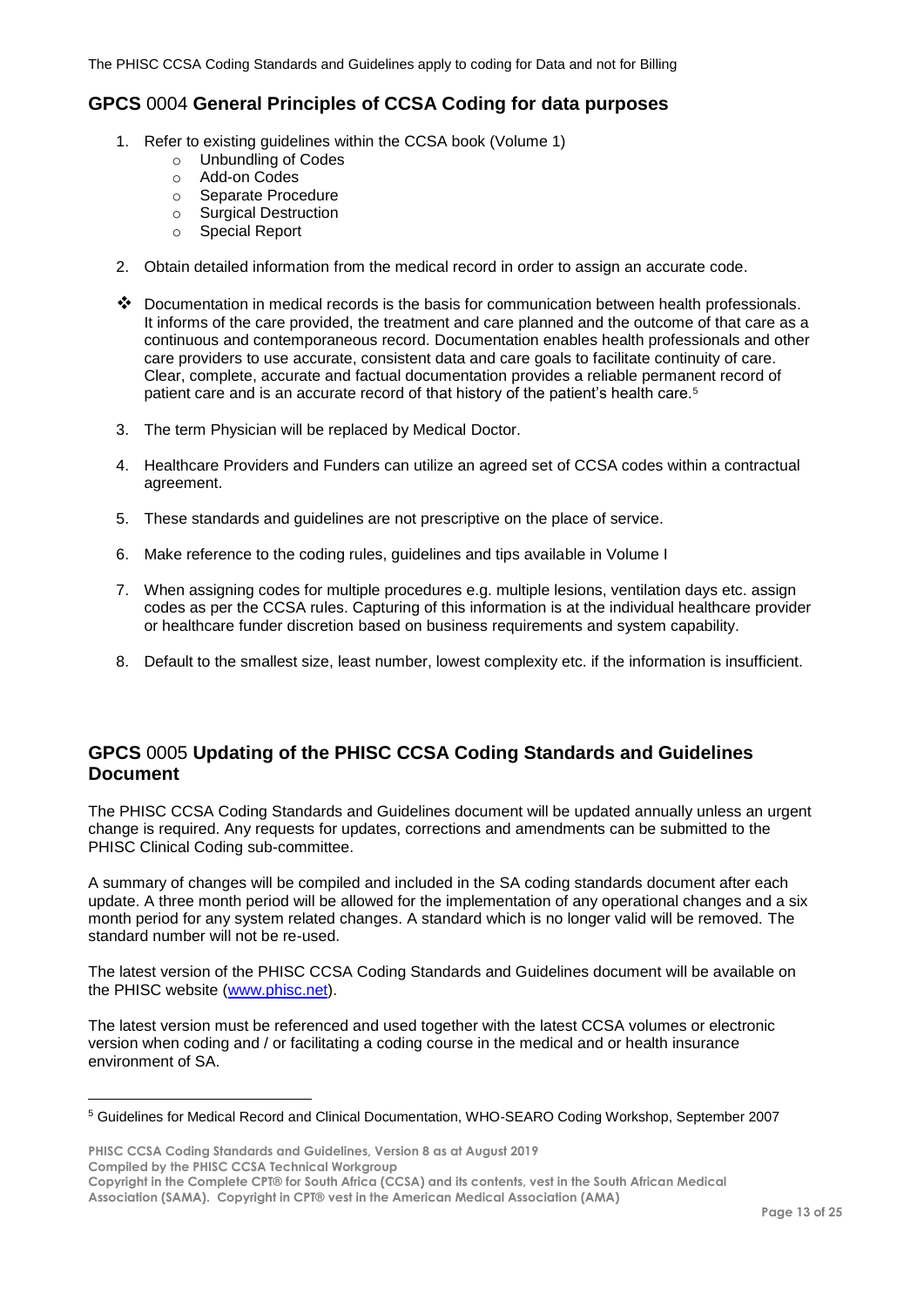## <span id="page-13-0"></span>**GPCS** 0006 **Paper and Electronic Claims containing CCSA Codes**

CCSA code descriptions must not be displayed in order to maintain a patient's privacy and confidentiality. 6

# <span id="page-13-1"></span>**GPCS** 0007 **Reference to CCSA and CPT®**

CCSA and CPT® must be referenced correctly in any documentation or communication, as per the relevant SAMA or AMA license agreement held by each user.

When incorporating CPT® content into other works, please place the following notices prior to initial display of CPT® content:

"CPT® copyright 2014 American Medical Association. All rights reserved. CPT® is a registered trademark of the American Medical Association."

Please note that the use or reprinting of CPT® content in any product or publication requires a license. For more information about the licenses available, see CPT® License Information. [http://www.ama-assn.org/ama/pub/physician-resources/solutions-managing-your-practice/coding-billing](http://www.ama-assn.org/ama/pub/physician-resources/solutions-managing-your-practice/coding-billing-insurance/cpt/cpt-products-services/licensing/information.page)[insurance/cpt/cpt-products-services/licensing/information.page](http://www.ama-assn.org/ama/pub/physician-resources/solutions-managing-your-practice/coding-billing-insurance/cpt/cpt-products-services/licensing/information.page)

Copyright in the Complete CPT® for South Africa (CCSA) and its contents, vest in the South African Medical Association (SAMA). Copyright in CPT® vest in the American Medical Association (AMA). Please refer to Appendix A for the terms and conditions for the use of CCSA for training purposes.

### <span id="page-13-2"></span>**GPCS** 0008 **CCSA Code to be assigned when a procedure approach is not described as "open" or "laparoscopic"**

The environment within which coding is done should not allow for the use of a default code. The details of the intervention need to be investigated to establish if the approach was open or laparoscopic in order for the appropriate code to be assigned. This ties in with the principles in our Coders' Code of Ethics.

**PHISC CCSA Coding Standards and Guidelines, Version 8 as at August 2019 Compiled by the PHISC CCSA Technical Workgroup Copyright in the Complete CPT® for South Africa (CCSA) and its contents, vest in the South African Medical Association (SAMA). Copyright in CPT® vest in the American Medical Association (AMA)** <sup>6</sup> Reference: Minutes of the PHISC Clinical Coding Subcommittee Meeting (Thursday, 21 May 2015)

 $\overline{a}$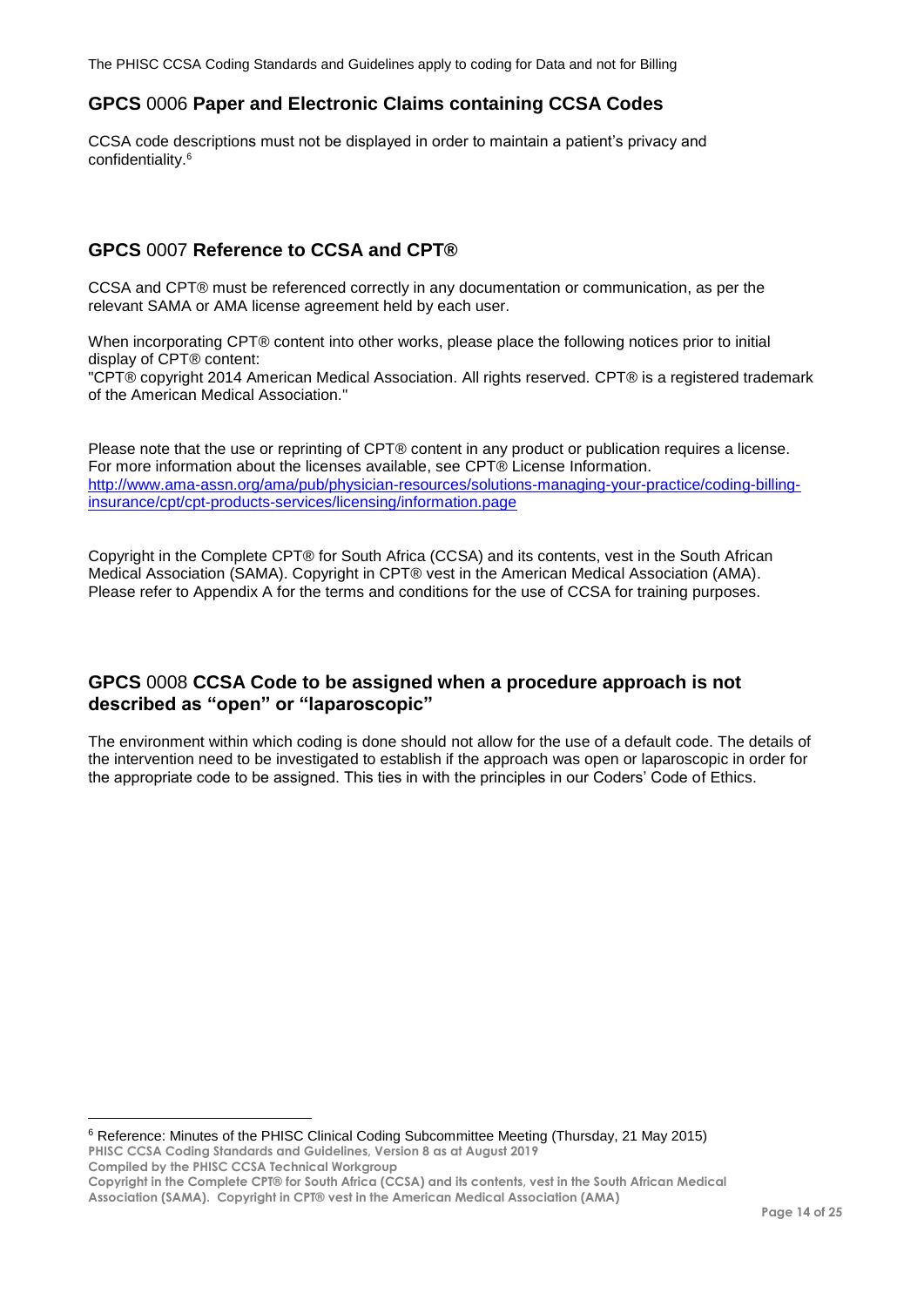### <span id="page-14-0"></span>**GPCS** 0009 **Coding of a Laparoscopic procedure which converts to an Open procedure**

The open procedure must be assigned followed by the laparoscopic procedure and a modifier must be assigned to indicate that the laparoscopic procedure was discontinued.

#### **Sequencing of modifiers**

- A modifier should always follow the code that it is modifying.
- There is no specific sequencing for more than one modifier per procedure.

#### Example 1:

A patient is booked for a laparoscopic cholecystectomy. The doctor commences the procedure, including dissection. For some reason, he is not able to continue the procedure and complete the procedure laparoscopically. An open cholecystectomy procedure is then performed.

Assign as follows: PPX: 47600 Cholecystectomy SPX: 47562 Laparoscopy, surgical; cholecystectomy SPX: 09953 Discontinued procedure

Example 2: Attempted endoscopic carpal tunnel release proceeded to an open procedure. PPX: 64721 Neuroplasty and/or transposition; median nerve at carpal tunnel SPX: 29848 Endoscopy, wrist, surgical, with release of transverse carpal ligament SPX: 09953 Discontinued Procedure

 Please refer to **SSCS** 2000 **Musculoskeletal System** (20005 – 29999) for an open procedure that follows a diagnostic endoscopy on the same site.

One should take into account if the procedure was performed on the same side (i.e. right or left)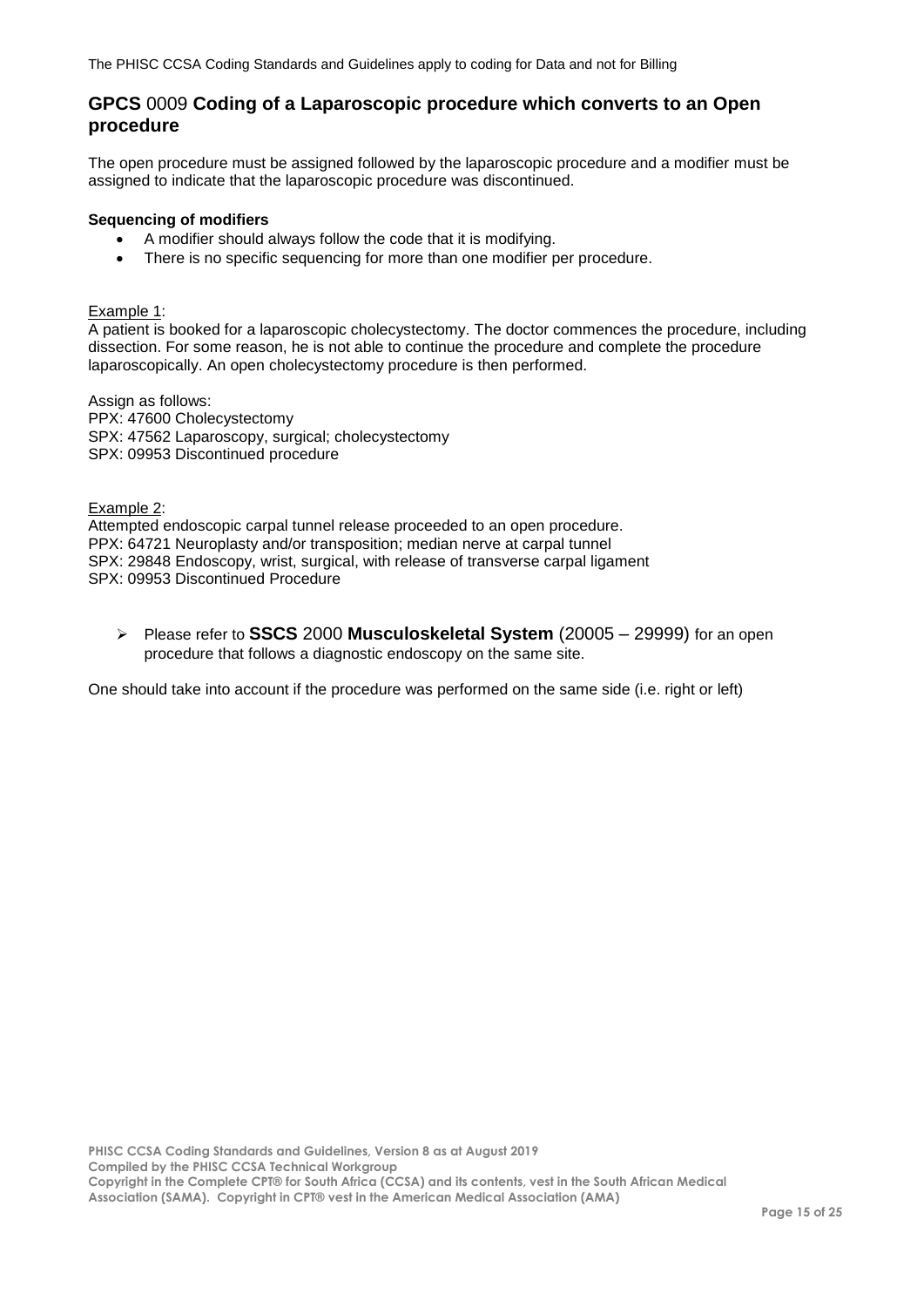**09953 Discontinued Procedure:** Under certain circumstances, the medical doctor or other qualified health care professional may elect to terminate a surgical or diagnostic procedure. Due to extenuating circumstances or those that threaten the wellbeing of the patient, it may be necessary to indicate that a surgical or diagnostic procedure was started but discontinued. This circumstance may be reported by adding the modifier -53 (09953) to the code reported by the individual for the discontinued procedure. **Note: This modifier is not used to report the elective cancellation of a procedure prior to the patient's anaesthesia induction and/or surgical preparation in the operating suite.** For outpatient hospital/ambulatory surgery centre (ASC) reporting of a previously scheduled procedure/service that is partially reduced or cancelled as a result of extenuating circumstances or those that threaten the wellbeing of the patient prior to or after administration of anaesthesia, see modifiers -73 (09973) and -74 (09974).

Modifier 09953 is used to denote a surgical or diagnostic procedure terminated by the physician because of concerns about the procedure's impact on the patient's wellbeing. Add modifier 09953 to the code for the discontinued procedure. This code can only be used if the procedure was discontinued after anaesthesia was administered and/or the patient was prepped in the operating suite.

#### Example 3:

The planned procedure was a total thyroidectomy for malignancy with radical neck dissection. The surgeon attempted the procedure. The planned procedure was terminated due to the extensive, unresectable disseminated invasive tumour.

PPX: 60254 Thyroidectomy, total or subtotal for malignancy; with radical neck dissection SPX: 09953 Discontinued Procedure

#### Example 4:

Following a diagnostic laparoscopy, an open cholecystectomy was performed. (The doctor performed the full diagnostic procedure, and did not "discontinue" the procedure).

PPX: 47600 Cholecystectomy

SPX: 49320 Laparoscopy, abdomen, peritoneum and omentum, diagnostic, with or without collection of specimen(s) by brushing or washing.

PPX: 09959 Distinct Procedural Service

# <span id="page-15-0"></span>**GPCS** 0010 **Global Period**

Refer to the CCSA global period description. Do not overlap with the global periods in other coding schemas such as the Reference Price List.

### <span id="page-15-1"></span>**GPCS** 0011 **Gender edits for specific procedures/scenarios**

Existing gender flags will not be changed to accommodate certain procedures that conflict with the patient's gender. Each organization must have the ability to override the gender edits for specific procedures/scenarios.

**PHISC CCSA Coding Standards and Guidelines, Version 8 as at August 2019 Compiled by the PHISC CCSA Technical Workgroup Copyright in the Complete CPT® for South Africa (CCSA) and its contents, vest in the South African Medical**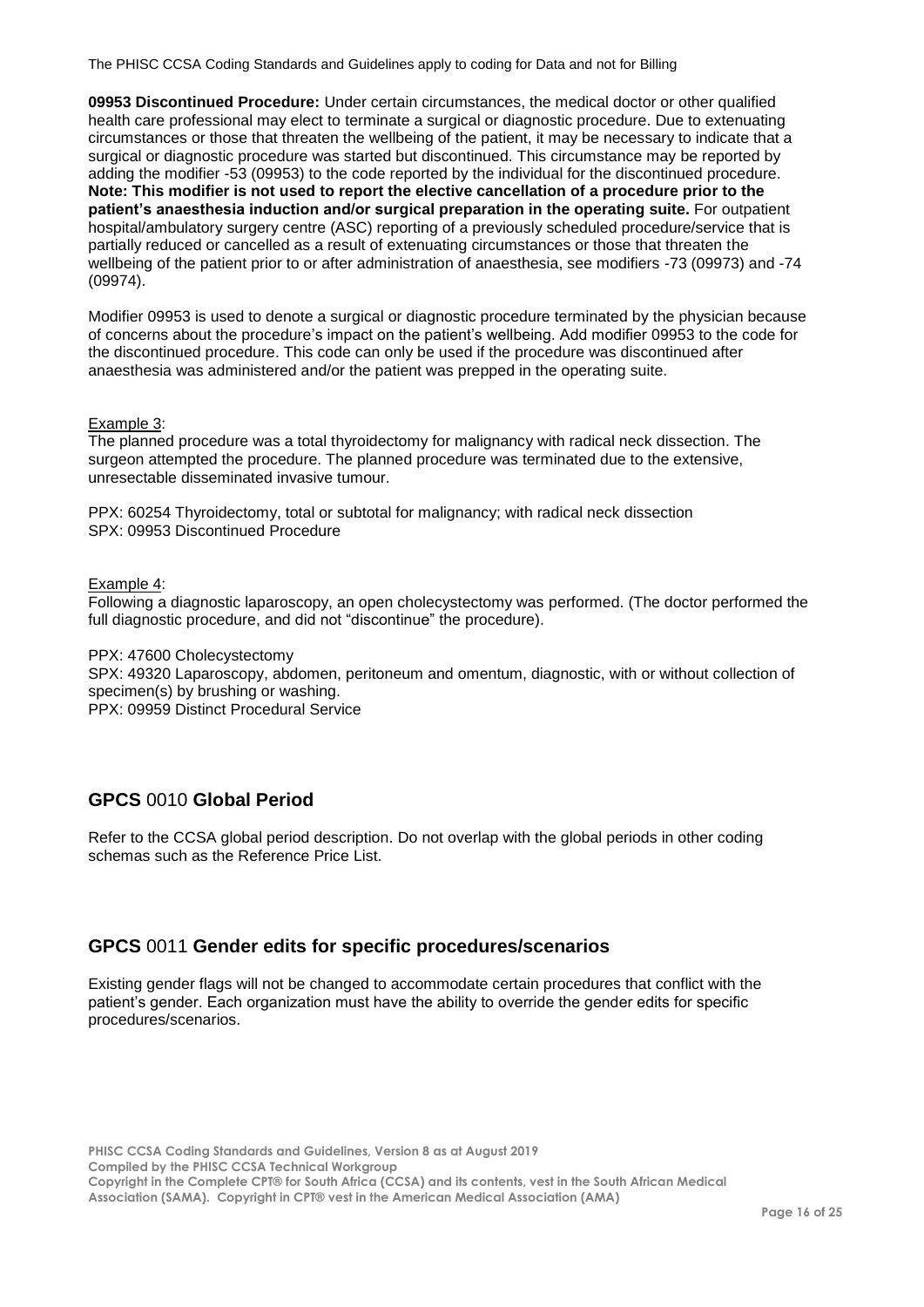### <span id="page-16-0"></span>**PHISC CCSA Section Specific Coding Standards and Guidelines**

## <span id="page-16-1"></span>**SSCS** 9900 **Evaluation and Management Services** (99201 – 99499)

Evaluation and management services codes are currently not utilised for data purposes and thus no standards are recommended for this section.

## <span id="page-16-2"></span>**SSCS** 0000 **Anaesthesia** (00100 – 01999)

Anaesthetic codes are currently not utilised for data purposes and thus no other standards or guidelines are recommended for this section.

## <span id="page-16-3"></span>**SSCS** 1000 **General** (10021 – 10022)

There are no specific South African data standards for this section.

### <span id="page-16-4"></span>**SSCS** 1000 **Integumentary System** (10040 – 19499)

In order to assign an appropriate code specific information is required e.g. size, depth, diameter etc.

- a) Obtain the information from the medical doctor.
- b) If this information is not available:
- $\circ$  Default to the smallest size, least number, lowest complexity etc.
- $\circ$  Default to benign if there is no indication of the type of tissue / morphology and there is no indication given by the assigned ICD-10 code.

### <span id="page-16-5"></span>**SSCS** 2000 **Musculoskeletal System** (20005 – 29999)

When a diagnostic endoscopy/arthroscopy is followed by an open procedure on the same site, assign a code for the open surgical procedure as the primary procedure (PPX) and a code for the diagnostic endoscopy/arthroscopy as the secondary procedure (SPX).

Example:

Patient had a diagnostic arthroscopy of the knee which was followed by an arthrotomy with a meniscus repair.

PPX: 27403 Arthrotomy with meniscus repair, knee

SPX: 29870 Arthroscopy, knee, diagnostic, with or without synovial biopsy (separate procedure)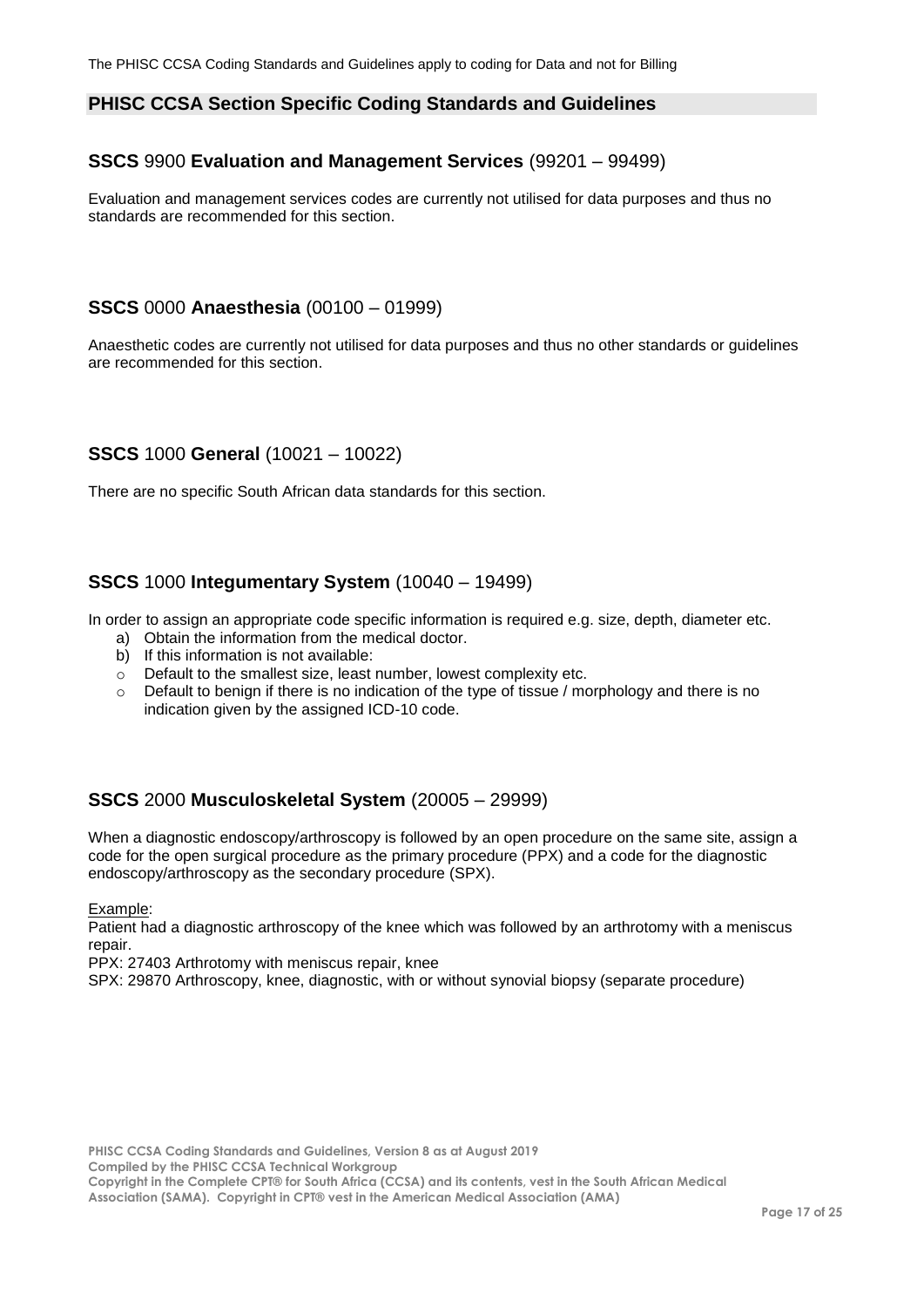## <span id="page-17-0"></span>**SSCS** 3000 **Respiratory System** (30000 – 32999)

There are no specific South African data standards for this section.

# <span id="page-17-1"></span>**SSCS** 3300 **Cardiovascular System** (33010 – 37799)

There are no specific South African data standards for this section.

### <span id="page-17-2"></span>**SSCS** 3800 **Haemic and Lymphatic Systems** (38100 – 38999)

#### **Guideline for cord blood stem cell harvesting**

CCSA codes 38205 Blood-derived haematopoietic progenitor cell harvesting for transplantation, per collection; allogeneic and 38206 Blood-derived haematopoietic progenitor cell harvesting for transplantation, per collection; autologous can be assigned for cord blood stem cell harvesting.

For cryopreservation and storage, assign 38207 Transplant preparation of haematopoietic progenitor cells; cryopreservation and storage.

This code will be applicable in the appropriate setting.

### <span id="page-17-3"></span>**SSCS** 3900 **Mediastinum and Diaphragm** (39000 – 39599)

There are no specific South African data standards for this section.

### <span id="page-17-4"></span>**SSCS** 4000 **Digestive System** (40490 – 49999)

#### **CPT® / CCSA code 43285**

CPT® / CCSA code 43285 Removal of oesophageal sphincter augmentation device will be considered to be laparoscopic although not stated as such in the description. This code is listed below section 4.10.8.5 Laparoscopy<sup>7</sup>.

#### **CPT® / CCSA code 46700 and 46705**

CPT® / CCSA Codes 46700 Anoplasty, plastic operation for stricture; adult and 46705 Anoplasty, plastic operation for stricture; infant

 $\triangleright$  Do not apply an adult age edit to 46700 as there is no code for an "anoplasty, plastic operation for stricture" for a child (not considered an infant).

#### **Coding of faecal transplants**

 $\overline{a}$ 

Assign 44705 Preparation of faecal microbiota for instillation, including assessment of donor specimen for the preparation and the unlisted code 44799 for the instillation.

**PHISC CCSA Coding Standards and Guidelines, Version 8 as at August 2019**

**Compiled by the PHISC CCSA Technical Workgroup**

**Copyright in the Complete CPT® for South Africa (CCSA) and its contents, vest in the South African Medical** 

<sup>7</sup> Complete CPT® for South Africa (CCSA) 2018 Edition, Volume I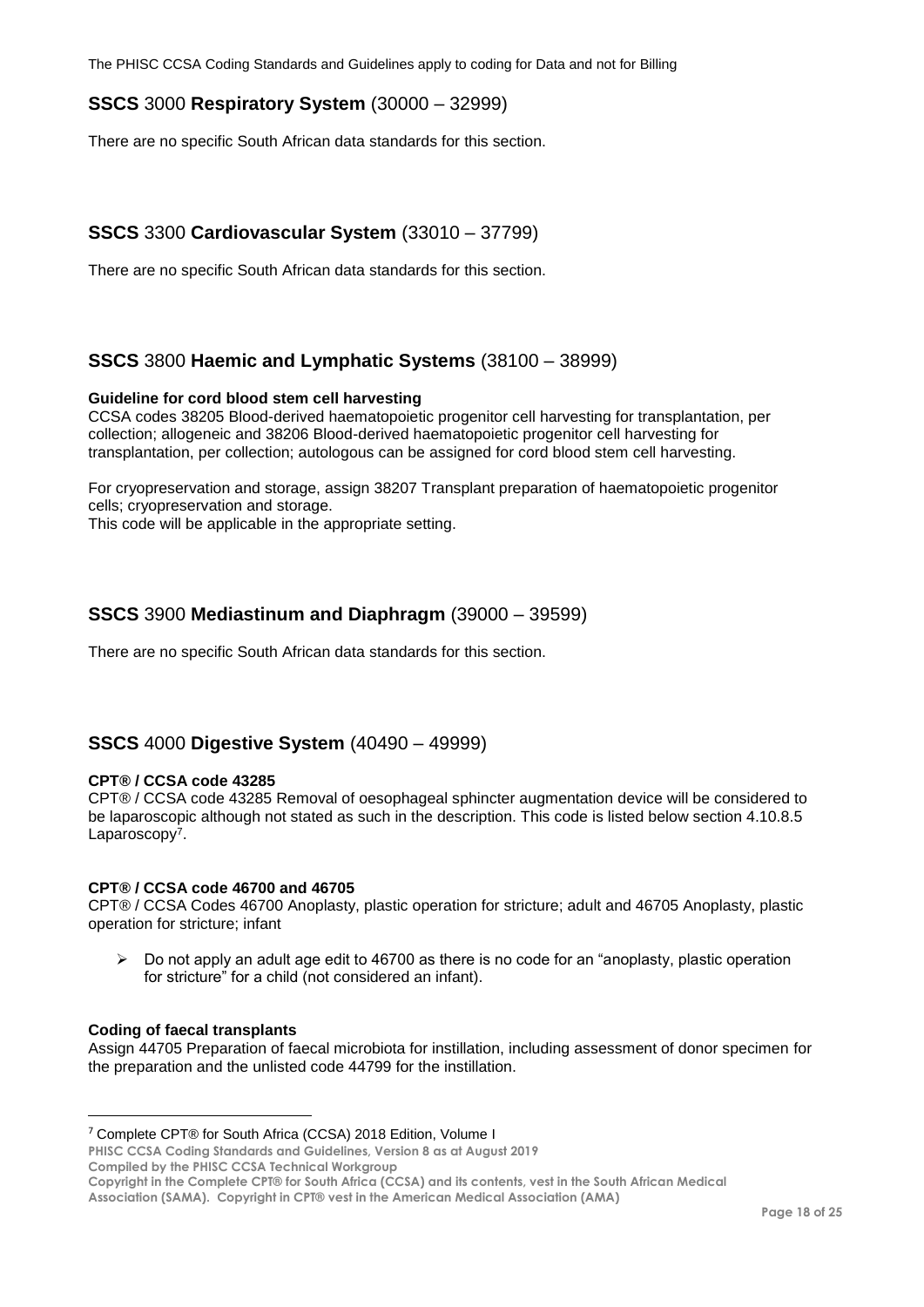### <span id="page-18-0"></span>**SSCS** 5000 **Urinary System** (50010 – 53899)

#### **Laparoscopic ureterolysis**

It would be appropriate to assign the unlisted laparoscopic CCSA code 50949 Unlisted laparoscopy procedure, ureter if separately identifiable and performed with another procedure.

#### **Guideline for 52214**

CPT® / CCSA Code 52214 Cystourethroscopy, with fulguration (including cryosurgery or laser surgery) of trigone, bladder neck, prostatic fossa, urethra, or periurethral glands

 $\triangleright$  This code is not gender specific, it can be assigned for both male and female patients.

### <span id="page-18-1"></span>**SSCS** 5400 **Male Genital System** (54000 – 55899)

55875 Transperineal placement of needles or catheters into prostate for interstitial radioelement application, with or without cystoscopy includes the insertion of the radioactive seeds.

### <span id="page-18-2"></span>**SSCS** 5500 **Reproductive System Procedures** (55920)

There are no specific South African data standards for this section

### <span id="page-18-3"></span>**SSCS** 5500 **Intersex Surgery** (55970 – 55980)

There are no specific South African data standards for this section

### <span id="page-18-4"></span>**SSCS** 5600 **Female Genital System** (56405 – 58999)

#### **Laparoscopic ovarian drilling (ovarian diathermy) for Polycystic Ovary Syndrome (PCOS)**

The CCSA code 58662 Laparoscopy, surgical; with fulguration or excision of lesions of the ovary, pelvic viscera, or peritoneal surface by any method should be used for laparoscopic ovarian drilling for Polycystic Ovary Syndrome (PCOS).

#### **This code should not be used for laparoscopic ovarian drilling for other reasons.**

#### **Labial reduction**

15839 Excision, excessive skin and subcutaneous tissue (includes lipectomy); other area is the appropriate code to use for labial reduction. 56620 Vulvectomy simple; partial should not be used for labial reduction.

**PHISC CCSA Coding Standards and Guidelines, Version 8 as at August 2019 Compiled by the PHISC CCSA Technical Workgroup Copyright in the Complete CPT® for South Africa (CCSA) and its contents, vest in the South African Medical Association (SAMA). Copyright in CPT® vest in the American Medical Association (AMA)**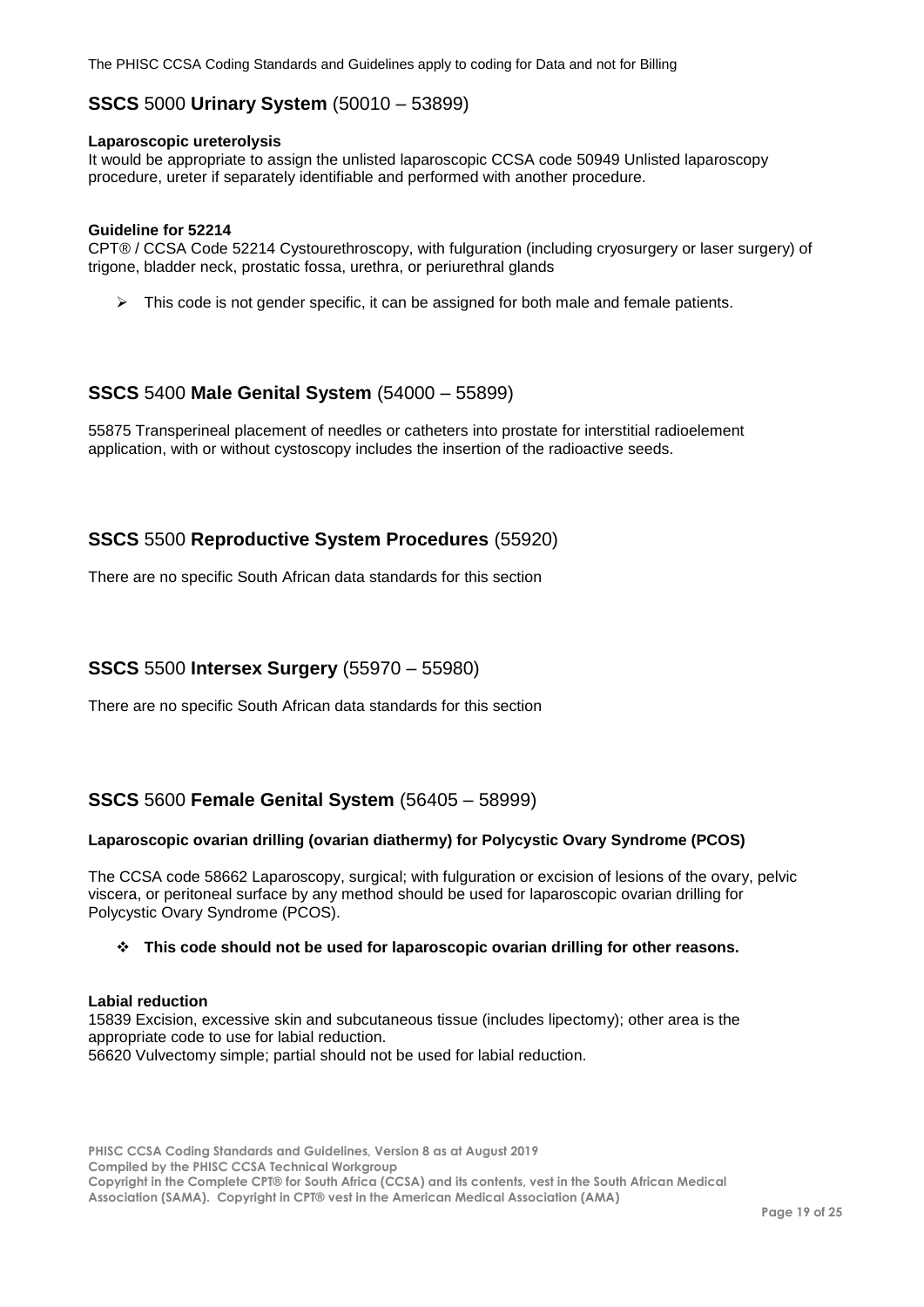#### **Laparoscopic excision/fulguration of ovarian endometriosis**

58662 Laparoscopy, surgical; with fulguration or excision of lesions of the ovary, pelvic viscera, or peritoneal surface by any method can be assigned for the laparoscopic excision/fulguration of ovarian endometriosis.

As per the AAPC Procedure Desk Reference 2016, "Typically, the provider removes endometriosis during this procedure or lesions on the ovaries or fallopian tubes such as cysts"<sup>8</sup>.

## <span id="page-19-0"></span>**SSCS** 5900 **Maternity Care and Delivery** (59000 – 59899)

#### **Guideline**

The following codes should be treated in the same way as the evaluation and management services codes and should not be utilized for data purposes. No standards are recommended for these codes.

- o 59425 Ante-partum care only; 4-6 visits
- o 59426 Ante-partum care only; 7 or more visits
- o 59430 Post-partum care only (separate procedure)

#### **Fetal Procedures / Surgery in Utero**

Assign the unlisted CCSA code where there is no specific procedure code as per GPCS 0003 Unlisted Procedure or Service.

#### **Fetoscopic laser therapy for treatment of twin-to-twin transfusion syndrome**

Assign 59072 Foetal umbilical cord occlusion, including ultrasound guidance for fetoscopic laser therapy for the treatment of twin-to-twin transfusion syndrome.

#### **Guideline for application of a B-Lynch suture**

Assign modifier 09922 Increased Procedural Services in addition to the code for the caesarean section for the application of a B-Lynch suture at the same time of the caesarean section.

09922 Increased Procedural Services: When the work required to provide a service is substantially greater then typically required, it may be identified with modifier -22 (09922) to the usual procedure code. **Documentation must support the substantial additional work and the reason for the additional work (ie., increased intensity, time, technical difficulty of procedure, severity of the patient's condition, physical and mental effort required).** Note: This modifier should not be appended to an E/M service.

Assign 59899 Unlisted procedure, maternity care and delivery for the application of a B-Lynch suture during a separate surgical theatre event.

 $\overline{a}$ <sup>8</sup> AAPC Procedure Desk Reference 2016

**PHISC CCSA Coding Standards and Guidelines, Version 8 as at August 2019**

**Compiled by the PHISC CCSA Technical Workgroup**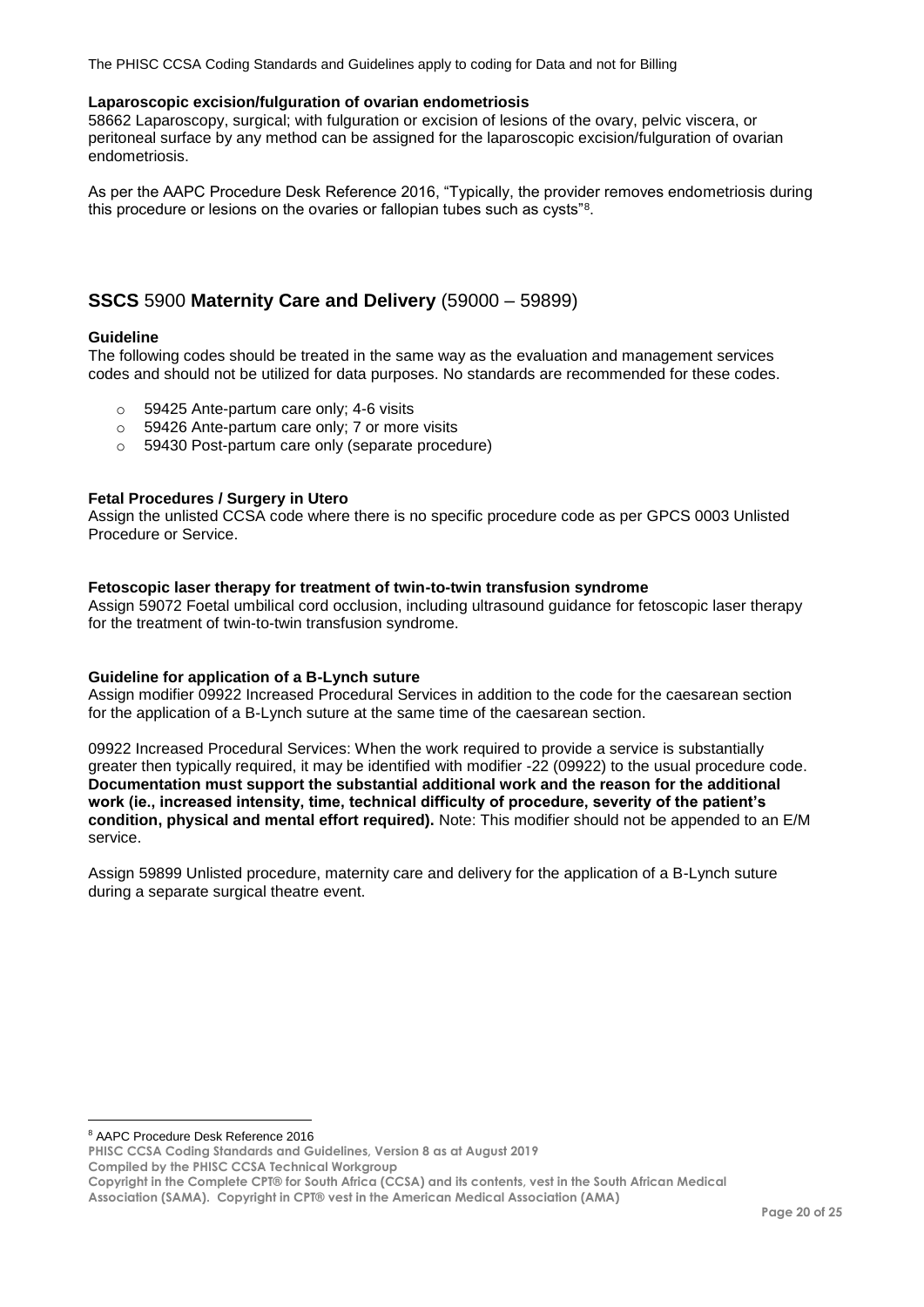### <span id="page-20-0"></span>**SSCS** 6000 **Endocrine System** (60000 – 60699)

#### **Guideline for Trans-sphenoidal drainage of the Pituitary Gland**

The notes in the Endocrine chapter refer the coder to the Neurosurgery chapter for procedures carried out on the Pituitary gland (an endocrine gland).

Within that chapter, (the Neurosurgery chapter), the trans-sphenoidal drainage of this endocrine gland would need to be coded as an "unlisted procedure, nervous system", in the absence of both a specific code for this procedure, as well as the absence of an unlisted neuro-endoscopy code.

Should either an unlisted neuro-endoscopy code, or a specific code for this procedure become available in any future publication of the coding books, that code would take precedence over the "unlisted procedure, nervous system", in the coding of this procedure.

### <span id="page-20-1"></span>**SSCS** 6100 **Nervous System** (61000 – 64999)

CSSA codes for injections within the Spine and Spinal Cord section should be used for pain management rather than the administration of an anaesthetic.

Codes for facet joint injection and epidural injections should be assigned if this is the reason for admission. These codes can be used for data management.

### <span id="page-20-2"></span>**SSCS** 6500 **Eye and Ocular Adnexa** (65091 – 68899)

#### **Removal of corneal stitches under microscope**

The following CCSA codes are appropriate to use for the removal of corneal stitches under microscope:

15850 Removal of sutures under anaesthesia (other than local), same surgeon 15851 Removal of sutures under anaesthesia (other than local), other surgeon

### <span id="page-20-3"></span>**SSCS** 6900 **Auditory System (69000 – 69979)**

There are no specific South African data standards for this section

### <span id="page-20-4"></span>**SSCS** 7000 **Radiology (70000 – 79999)**

Capturing of this information is at the individual healthcare provider or healthcare funder discretion based on business requirements.

#### **Guideline for:**

CPT® / CCSA Code 76872 Ultrasound, transrectal;

 $\triangleright$  This code is not gender specific, it can be assigned for both male and female patients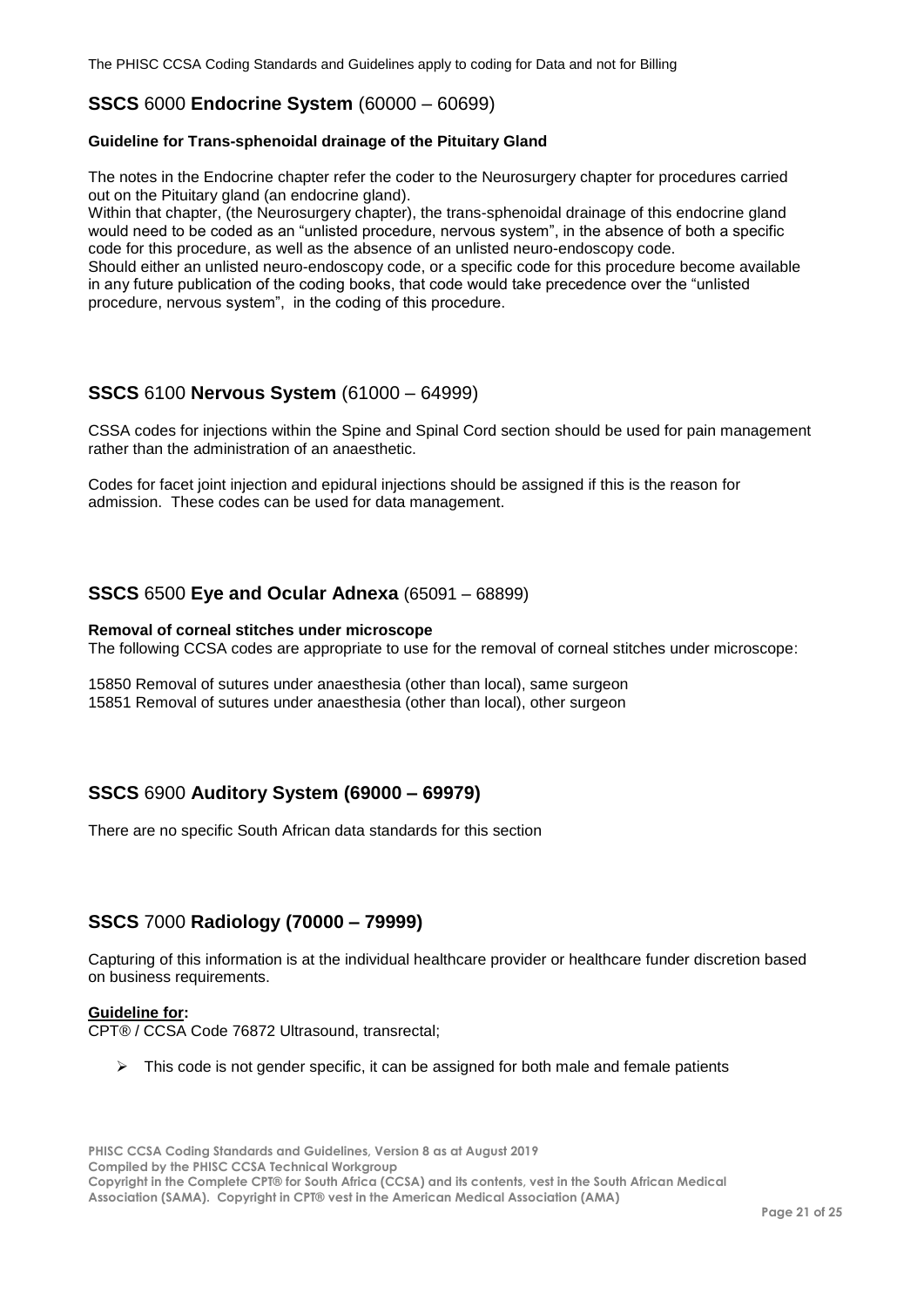## <span id="page-21-0"></span>**SSCS** 8000 **Pathology and Laboratory (80047 – 89398)**

There are no specific South African data standards for this section

Capturing of this information is at the individual healthcare provider or healthcare funder discretion based on business requirements.

## <span id="page-21-1"></span>**SSCS** 9000 **Medicine (90281 – 99607)**

Capturing of this information is at the individual healthcare provider or healthcare funder discretion based on business requirements.

## <span id="page-21-2"></span>**SSCS** 0000F **Category II Codes (0001F – 7025F)**

This range of codes should be disregarded in the SA environment.

# <span id="page-21-3"></span>**SSCS** 0000T **Category III Codes (0019T – 0259T)**

This section contains a set of temporary codes for emerging technology, services, procedures and service paradigms. Category III codes allow data collection for these services/procedures. Use of unlisted codes does not offer the opportunity for the collection of specific data. If a Category III code is available, this code must be reported instead of a Category I unlisted code. This is an activity that is critically important in the evaluation of health care delivery and the formation of public and private policy. The use of the codes in this section allows medical doctors and other qualified health care professionals, insurers, health services researches and health policy experts to identify emerging technology, services, and procedures and service paradigms for clinical efficacy, utilisation and outcomes.<sup>9</sup>

 The CCSA Coding Standards and Guidelines should apply per section or code as documented above or in the CCSA manuals.

#### Example 1:

 $\overline{a}$ 

Patient had two total disc arthroplasties performed to replace two severely damaged intervertebral discs in the lumbar region.

PPX: 22857 Total disc arthroplasty (artificial disc), anterior approach, including discectomy to prepare interspace (other than for decompression), single interspace, lumbar

SPX: 0163T Total disc arthroplasty (artificial disc), anterior approach, including discectomy to prepare interspace (other than for decompression), each additional interspace, lumbar (List separately in addition to code for primary procedure)

<sup>9</sup> Complete CPT® for South Africa (CCSA) 2018 Edition, Volume II

**PHISC CCSA Coding Standards and Guidelines, Version 8 as at August 2019 Compiled by the PHISC CCSA Technical Workgroup**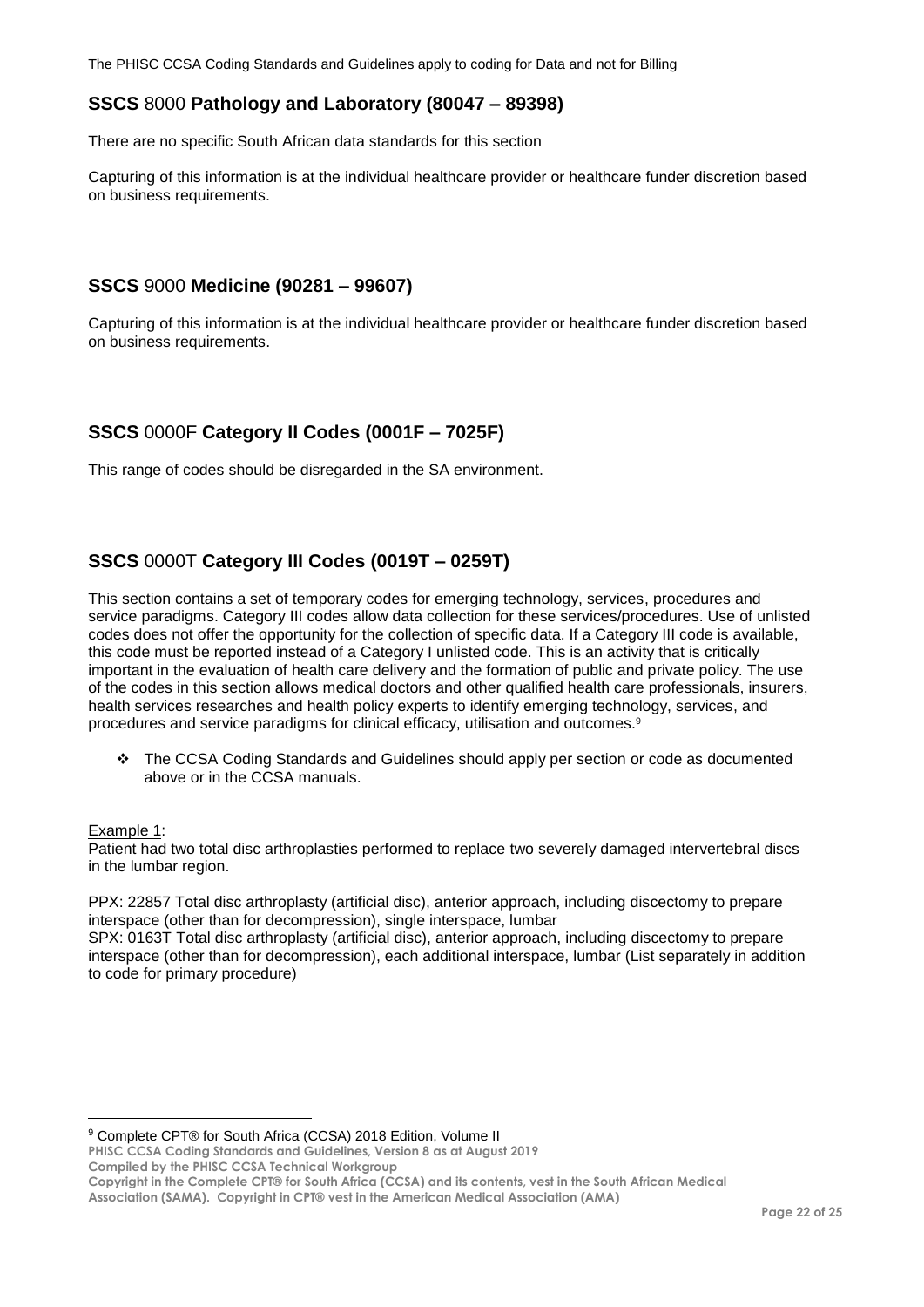### <span id="page-22-0"></span>**Definitions, Acronyms and Abbreviations**

#### **Intervention**

An action to help treat or cure a condition.

#### **Procedure**

A procedure is defined as any clinical healthcare intervention.

#### **Relative Value Unit (RVU)**

Value assigned to a procedure based on the difficulty and time consumed. Used for computing reimbursement under a relative value study<sup>10</sup>. Relative Value Units (RVU's) are allocated to most CCSA codes. RVU's are used by some Healthcare Practitioners in South Africa for billing.

#### **Tariff**<sup>11</sup>

Any schedule of prices or fees.

| <b>Abbreviation</b> | <b>Term / Definition</b>                                                         |
|---------------------|----------------------------------------------------------------------------------|
| AMA                 | American Medical Association                                                     |
| <b>CPT®</b>         | <b>Current Procedural Terminology</b>                                            |
| <b>CCSA</b>         | Complete CPT® for South Africa                                                   |
|                     | International Statistical Classification of Diseases and Related Health Problems |
| $ICD-10$            | 10 <sup>th</sup> Revision                                                        |
| <b>NAPPI</b>        | National Pharmaceutical Product Index                                            |
| <b>PHISC</b>        | Private Healthcare Information Standards Committee                               |
| <b>PPX</b>          | <b>Primary Procedure</b>                                                         |
| <b>RVU</b>          | <b>Relative Value Unit</b>                                                       |
| <b>SAMA</b>         | South African Medical Association                                                |
| <b>SPX</b>          | <b>Secondary Procedure</b>                                                       |

<sup>11</sup> Farlex dictionary

 $\overline{a}$ <sup>10</sup> Reference: 2013 Coders' Desk Reference for Procedures

**PHISC CCSA Coding Standards and Guidelines, Version 8 as at August 2019**

**Compiled by the PHISC CCSA Technical Workgroup**

**Copyright in the Complete CPT® for South Africa (CCSA) and its contents, vest in the South African Medical** 

**Association (SAMA). Copyright in CPT® vest in the American Medical Association (AMA)**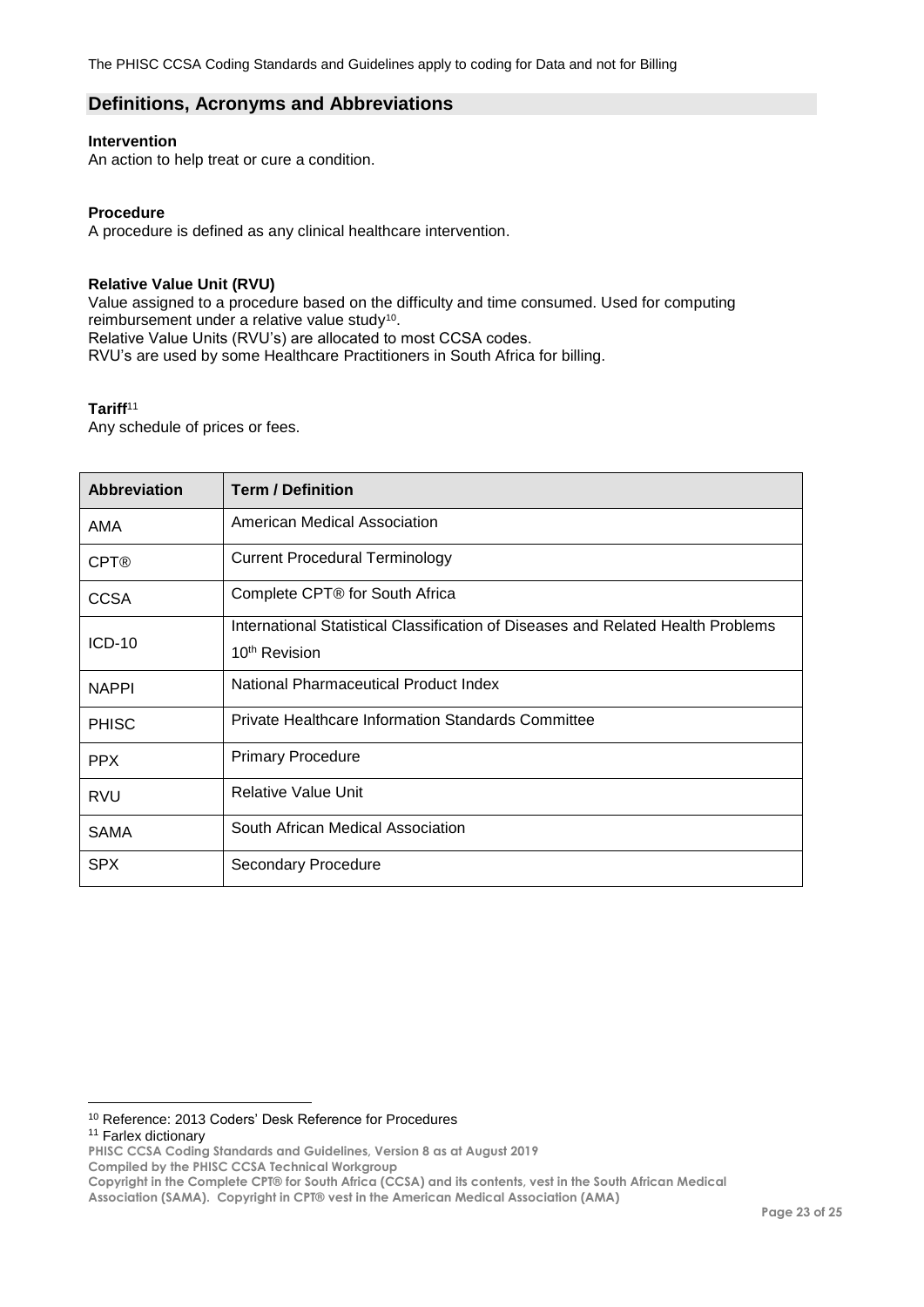# <span id="page-23-0"></span>**Appendix A**

# <span id="page-23-1"></span>**Terms and conditions for the Use of CCSA for training purposes**

Permission was granted by the American Medical Association (AMA) to SAMA, for the use of the Complete CPT® for South Africa (CCSA), for training purposes.

The SA Medical Association (SAMA) is responsible to ensure that the copyright of the Current Procedural Terminology (CPT®) in South Africa is not infringed by any party.

Therefore:

- 1. SAMA must review and approve the training manual prior to final publication and distribution of same in order to ensure that no infringement of intellectual property rights has occurred. This approval will not, however, constitute a formal endorsement of the training manual by SAMA.
- 2. Under no circumstances may copies be made of the information or text contained in the CCSA. It is permissible to make cross references to relevant portions of the CCSA within the text of the training manual.
- 3. The CCSA books must be used in conjunction with the training manual. CCSA books will be made available to students at a discounted price. The discounted rate will only be applicable to students who are properly registered to participate in the training and this registration must be formally confirmed by the trainer / training company.
- 4. SAMA will not levy or charge any fees to provide the review and approval as referred in clause 1. The review and approval will be performed by SAMA within ten (10) working days after receipt of the manual from the trainer / training company.
- 5. The intellectual property in the training manual vests solely with in trainer/training company.
- 6. SAMA will not, under any circumstances, make any information in the training manual available to any third party.
- 7. Training manuals should be forwarded to SAMA on CD or in a PDF file format.
- 8. Training manuals forwarded to SAMA, must be version controlled. If any changes are made in the training material, a copy of the training manual must again be forwarded to SAMA for approval.

These Term and Conditions only apply to training companies, their employees, representatives, agents and sub-contractors.

Where training makes reference to the CCSA, but does not distribute, copy or lend the CCSA to the trainees, or provide a training manual containing extracts from the CCSA, these Terms and Conditions do not apply.